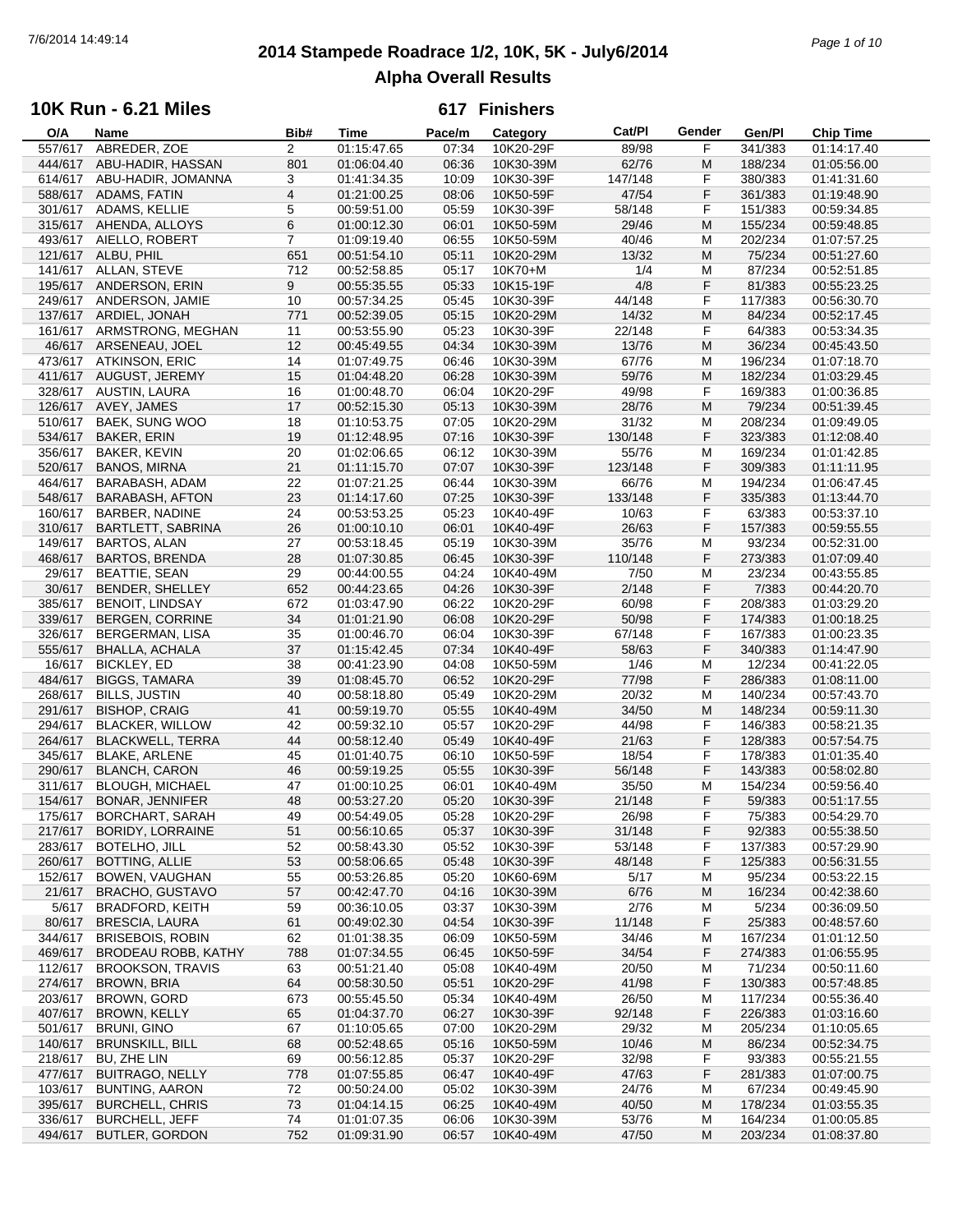# **2014 Stampede Roadrace 1/2, 10K, 5K - July6/2014** 7/6/2014 14:49:14 *Page 2 of 10* **Alpha Overall Results**

### **10K Run - 6.21 Miles**

| O/A     | Name                         | Bib# | <b>Time</b> | Pace/m | Category  | Cat/PI  | Gender | Gen/Pl  | <b>Chip Time</b> |
|---------|------------------------------|------|-------------|--------|-----------|---------|--------|---------|------------------|
| 267/617 | CAMPBELL, ALAN               | 733  | 00:58:17.70 | 05:49  | 10K50-59M | 24/46   | M      | 139/234 | 00:57:02.30      |
| 113/617 | CAMPBELL, LYNDSEY-KATE       | 77   | 00:51:26.00 | 05:08  | 10K30-39F | 15/148  | F      | 42/383  | 00:51:10.70      |
| 42/617  |                              |      |             |        |           |         |        |         |                  |
|         | CANTWELL, MARK               | 770  | 00:45:32.25 | 04:33  | 10K30-39M | 11/76   | M      | 32/234  | 00:45:24.45      |
| 230/617 | CARLE, TINA                  | 78   | 00:56:48.95 | 05:40  | 10K30-39F | 35/148  | F      | 103/383 | 00:56:21.30      |
| 428/617 | CARLSON, DANIELLE            | 79   | 01:05:39.70 | 06:33  | 10K20-29F | 67/98   | F      | 245/383 | 01:05:15.00      |
| 575/617 | <b>CARLSON, GRAIG</b>        | 80   | 01:18:31.10 | 07:51  | 10K30-39M | 74/76   | M      | 223/234 | 01:18:07.30      |
| 208/617 | CARLSON, LAURA               | 81   | 00:55:53.45 | 05:35  | 10K20-29F | 30/98   | F      | 90/383  | 00:55:29.65      |
|         |                              |      |             |        |           |         |        |         |                  |
| 560/617 | CARR, SHEENA                 | 82   | 01:16:13.25 | 07:37  | 10K30-39F | 136/148 | F      | 343/383 | 01:15:21.65      |
| 562/617 | CARR, THOMAS                 | 83   | 01:16:13.50 | 07:37  | 10K30-39M | 71/76   | M      | 219/234 | 01:15:21.35      |
| 282/617 | CARRIER-ROBB, DOMINIQUE      | 755  | 00:58:40.40 | 05:52  | 10K30-39F | 52/148  | F      | 136/383 | 00:58:01.70      |
| 530/617 | CASSIDY, IVADELLE            | 85   | 01:12:14.75 | 07:13  | 10K60-69F | 8/11    | F      | 319/383 | 01:11:48.90      |
| 330/617 | CAUGHLIN, CORI ELLEN         | 86   | 01:00:54.15 | 06:05  | 10K30-39F | 69/148  | F      | 170/383 | 00:59:55.15      |
|         |                              |      |             |        |           |         |        |         |                  |
| 120/617 | CHAN, JENNY                  | 713  | 00:51:51.85 | 05:11  | 10K40-49F | 6/63    | F      | 46/383  | 00:51:39.45      |
| 399/617 | CHAN, KATHRYN                | 89   | 01:04:22.90 | 06:26  | 10K50-59F | 26/54   | F      | 221/383 | 01:02:03.85      |
| 89/617  | CHATENAY, HEATHER            | 90   | 00:49:35.70 | 04:57  | 10K40-49F | 1/63    | F      | 32/383  | 00:49:29.55      |
| 536/617 | CHENG, WENDY                 | 91   | 01:12:50.85 | 07:17  | 10K50-59F | 41/54   | F      | 325/383 | 01:11:35.60      |
| 165/617 | CHENG, YING                  | 92   | 00:54:11.90 | 05:25  | 10K20-29F | 23/98   | F      | 67/383  | 00:53:29.40      |
|         |                              |      |             | 06:35  |           |         | F      |         |                  |
| 438/617 | CHIASSON, ALANA              | 93   | 01:05:54.00 |        | 10K20-29F | 70/98   |        | 252/383 | 01:05:47.20      |
| 255/617 | CHONG, SANDY                 | 674  | 00:57:56.40 | 05:47  | 10K30-39F | 46/148  | F      | 121/383 | 00:57:30.95      |
| 171/617 | CHOUCAIR, JORDANA            | 95   | 00:54:37.45 | 05:27  | 10K30-39F | 25/148  | F      | 71/383  | 00:53:31.40      |
| 393/617 | <b>CHRISTENSEN, SHERRY</b>   | 96   | 01:04:02.05 | 06:24  | 10K50-59F | 24/54   | F      | 216/383 | 01:03:52.45      |
| 138/617 | CHUDLEIGH, STEPHAN           | 97   | 00:52:45.25 | 05:16  | 10K30-39M | 32/76   | M      | 85/234  | 00:50:39.45      |
|         |                              |      |             |        |           | 55/98   |        |         |                  |
| 366/617 | CHUNG, KAREN                 | 98   | 01:02:43.75 | 06:16  | 10K20-29F |         | F      | 194/383 | 01:02:30.70      |
| 470/617 | CHURCH, SARAH                | 785  | 01:07:39.10 | 06:45  | 10K20-29F | 75/98   | F      | 275/383 | 01:04:03.75      |
| 430/617 | CLAMP, AIA                   | 99   | 01:05:43.90 | 06:34  | 10K30-39F | 100/148 | F      | 246/383 | 01:05:08.60      |
|         | 156/617 CLARK, KEVIN         | 101  | 00:53:33.25 | 05:21  | 10K30-39M | 37/76   | M      | 96/234  | 00:53:14.10      |
| 37/617  | <b>CLARKSON, BOB</b>         | 102  | 00:45:03.35 | 04:30  | 10K50-59M | 2/46    | M      | 28/234  | 00:44:59.00      |
|         |                              |      |             |        |           |         | F      |         |                  |
| 480/617 | COFFEY WILLIAMSON, SHAUNA761 |      | 01:08:04.00 | 06:48  | 10K30-39F | 111/148 |        | 282/383 | 01:07:37.75      |
| 207/617 | COLEMAN, CYNTHIA             | 675  | 00:55:51.40 | 05:35  | 10K40-49F | 16/63   | F      | 89/383  | 00:55:32.55      |
| 4/617   | COLLIE, MARC                 | 105  | 00:35:29.35 | 03:32  | 10K40-49M | 2/50    | M      | 4/234   | 00:35:28.60      |
| 214/617 | COOKE, GREG                  | 107  | 00:56:05.25 | 05:36  | 10K40-49M | 27/50   | M      | 123/234 | 00:55:44.80      |
| 546/617 | COOLEY, CATHY                | 108  | 01:13:51.90 | 07:23  | 10K30-39F | 132/148 | F      | 333/383 | 01:13:44.35      |
|         |                              |      | 00:53:34.40 | 05:21  |           | 21/98   | F      |         |                  |
| 157/617 | <b>CORCORAN, ERIN</b>        | 109  |             |        | 10K20-29F |         |        | 61/383  | 00:53:04.75      |
| 96/617  | <b>CORMIER, KATHRYN</b>      | 110  | 00:49:57.65 | 04:59  | 10K20-29F | 14/98   | F      | 35/383  | 00:49:26.15      |
| 222/617 | COSTANZO, SHELLEY            | 113  | 00:56:26.65 | 05:38  | 10K30-39F | 32/148  | F      | 96/383  | 00:56:11.85      |
| 412/617 | COWIE, SEAN                  | 114  | 01:04:54.55 | 06:29  | 10K40-49M | 43/50   | M      | 183/234 | 01:04:35.20      |
| 456/617 | COWIE, STACEY                | 115  | 01:06:43.85 | 06:40  | 10K40-49F | 42/63   | F      | 265/383 | 01:06:23.00      |
|         | 78/617 CROOKS, JACKIE        | 118  | 00:48:48.15 | 04:52  | 10K30-39F | 10/148  | F      | 24/383  | 00:48:32.00      |
|         |                              |      |             |        |           |         |        |         |                  |
| 131/617 | CROSBY, LAURA                | 119  | 00:52:30.05 | 05:15  | 10K30-39F | 18/148  | F      | 50/383  | 00:51:46.50      |
| 248/617 | <b>CROWE, LYNDSAY</b>        | 121  | 00:57:33.90 | 05:45  | 10K20-29F | 38/98   | F      | 116/383 | 00:56:06.95      |
| 313/617 | <b>CROWLEY, GILLIAN</b>      | 122  | 01:00:10.95 | 06:01  | 10K20-29F | 47/98   | F      | 159/383 | 00:59:12.90      |
| 409/617 | CULBERT, LINDSAY             | 123  | 01:04:43.05 | 06:28  | 10K20-29F | 64/98   | F      | 228/383 | 01:04:27.75      |
| 180/617 | DA COSTA, FELIX              | 126  | 00:55:03.90 | 05:30  | 10K50-59M | 15/46   | M      | 104/234 | 00:54:28.15      |
| 75/617  | DALEBOZIK, NICHOLAS          | 127  | 00:48:32.50 | 04:51  | 10K30-39M | 21/76   | M      | 52/234  | 00:48:06.75      |
|         |                              |      |             |        |           |         |        |         |                  |
|         | 187/617 DALY, DEAN           | 128  | 00:55:15.15 | 05:31  | 10K30-39M | 43/76   | M      | 109/234 | 00:54:15.45      |
|         | 7/617 DARCY, NOEL            | 129  | 00:38:20.45 | 03:50  | 10K20-29M | 2/32    | M      | 7/234   | 00:38:17.25      |
| 23/617  | DAVIES, IWAN                 | 131  | 00:43:42.75 | 04:22  | 10K20-29M | 4/32    | M      | 18/234  | 00:43:15.80      |
| 551/617 | DEANS, LYNETTE               | 133  | 01:14:35.80 | 07:27  | 10K40-49F | 57/63   | F      | 338/383 | 01:14:00.45      |
| 285/617 | DEKEYSER, BOB                | 134  | 00:58:58.30 | 05:53  | 10K60-69M | 7/17    | M      | 147/234 | 00:58:40.20      |
|         |                              |      |             |        |           |         |        |         |                  |
| 58/617  | DELMAR, LESLEY               | 135  | 00:46:51.85 | 04:41  | 10K50-59F | 1/54    | F      | 17/383  | 00:46:43.00      |
| 506/617 | DELONG, WILLIAM              | 136  | 01:10:32.85 | 07:03  | 10K20-29M | 30/32   | M      | 206/234 | 01:10:15.90      |
| 69/617  | DEMELO, MEGAN L              | 137  | 00:47:48.60 | 04:46  | 10K30-39F | 8/148   | F      | 20/383  | 00:47:19.00      |
| 558/617 | DENSCOMBE, KEVIN             | 314  | 01:15:57.25 | 07:35  | 10K50-59M | 44/46   | M      | 217/234 | 01:15:25.50      |
| 512/617 | DEPETRO, JESSICA             | 138  | 01:11:02.55 | 07:06  | 10K30-39F | 120/148 | F      | 304/383 | 01:10:27.00      |
| 419/617 | DERBECKER, SUZANNE           | 139  | 01:05:26.85 | 06:32  | 10K50-59F | 27/54   | F      | 236/383 | 01:05:09.00      |
|         |                              |      |             |        |           |         |        |         |                  |
| 299/617 | DEREKSEN, GARY               | 140  | 00:59:44.15 | 05:58  | 10K50-59M | 27/46   | M      | 150/234 | 00:59:10.25      |
| 135/617 | DESROCHERS, DARREN           | 142  | 00:52:36.55 | 05:15  | 10K30-39M | 31/76   | M      | 83/234  | 00:51:08.40      |
| 130/617 | DESROCHERS, JANE             | 143  | 00:52:26.70 | 05:14  | 10K30-39F | 17/148  | F      | 49/383  | 00:50:59.10      |
| 332/617 | DICKASON, CECIL              | 144  | 01:01:00.40 | 06:06  | 10K50-59M | 32/46   | M      | 162/234 | 01:00:41.65      |
| 319/617 | DICKSON, REBECCA             | 145  | 01:00:32.80 | 06:03  | 10K20-29F | 48/98   | F      | 162/383 | 01:00:03.65      |
|         |                              |      |             |        |           |         |        |         |                  |
| 263/617 | DIEP, CAROLINE               | 146  | 00:58:10.50 | 05:49  | 10K30-39F | 50/148  | F      | 127/383 | 00:58:06.80      |
| 54/617  | DIEP, HUNG                   | 147  | 00:46:34.25 | 04:39  | 10K30-39M | 14/76   | M      | 38/234  | 00:46:30.70      |
| 277/617 | DIFRANCESCO, LISA            | 148  | 00:58:36.15 | 05:51  | 10K50-59F | 12/54   | F      | 133/383 | 00:58:18.40      |
| 215/617 | DIKEMAN, FRED                | 149  | 00:56:05.30 | 05:36  | 10K50-59M | 19/46   | M      | 124/234 | 00:55:45.95      |
| 183/617 | DOBEK, GRACE                 | 150  | 00:55:05.80 | 05:30  | 10K20-29F | 28/98   | F      | 77/383  | 00:53:38.90      |
|         |                              |      |             |        |           |         |        |         |                  |
| 595/617 | DONAHUE, JONATHAN            | 676  | 01:25:09.25 | 08:30  | 10K30-39M | 75/76   | M      | 229/234 | 01:23:51.60      |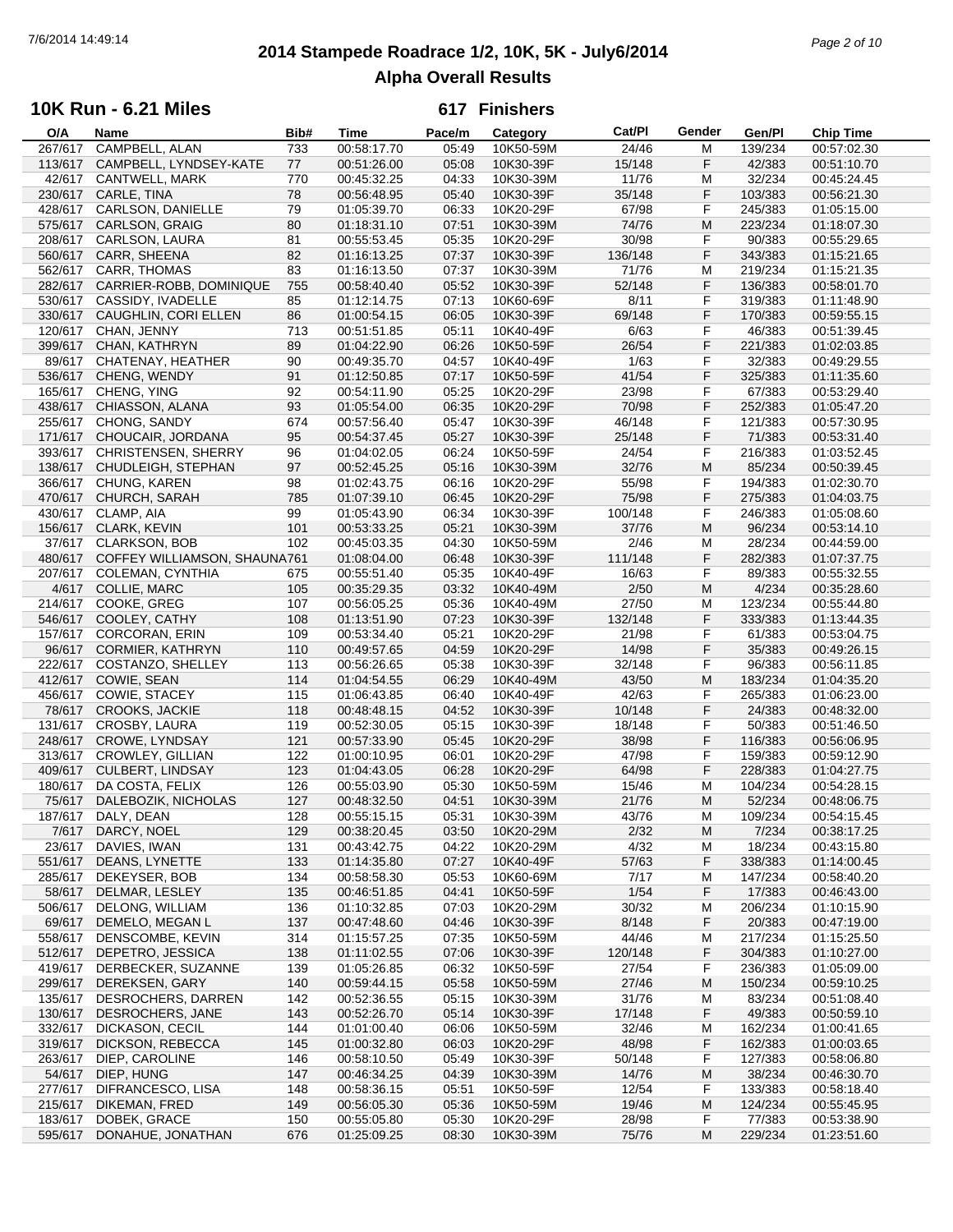# **2014 Stampede Roadrace 1/2, 10K, 5K - July6/2014** 7/6/2014 14:49:15 *Page 3 of 10* **Alpha Overall Results**

## **10K Run - 6.21 Miles**

| O/A     | Name                      | Bib# | Time        | Pace/m | Category  | Cat/PI  | Gender | Gen/Pl  | <b>Chip Time</b> |
|---------|---------------------------|------|-------------|--------|-----------|---------|--------|---------|------------------|
| 594/617 | DONAHUE, MARLENE          | 151  | 01:25:09.25 | 08:30  | 10K60-69F | 10/11   | F      | 366/383 | 01:23:51.15      |
| 556/617 | DONAHUE, STEPHEN          | 152  | 01:15:44.70 | 07:34  | 10K60-69M | 13/17   | M      | 216/234 | 01:14:30.65      |
| 391/617 | DOUCETTE, JOCELYN         | 84   | 01:03:58.65 | 06:23  | 10K30-39F | 88/148  | F      | 214/383 | 01:01:21.90      |
| 379/617 | DOUGLAS, FAY              | 153  | 01:03:33.20 | 06:21  | 10K60-69F | 4/11    | F      | 204/383 | 01:03:22.25      |
| 297/617 | DRIEDGER, VAL             | 155  | 00:59:42.10 | 05:58  | 10K40-49F | 25/63   | F      | 148/383 | 00:58:54.75      |
| 81/617  |                           |      |             |        | 10K30-39F |         | F      |         |                  |
|         | DRINNAN, SIUBHAN          | 156  | 00:49:06.05 | 04:54  |           | 12/148  |        | 26/383  | 00:49:03.85      |
| 404/617 | DROUILLARD, ANDRE         | 157  | 01:04:30.95 | 06:27  | 10K30-39M | 58/76   | M      | 181/234 | 01:01:18.30      |
| 380/617 | <b>DROUILLARD, KIM</b>    | 158  | 01:03:34.00 | 06:21  | 10K30-39F | 84/148  | F      | 205/383 | 01:00:21.45      |
| 309/617 | DUCKWORTH, SHAUN          | 159  | 01:00:06.10 | 06:00  | 10K30-39M | 52/76   | M      | 153/234 | 00:58:45.50      |
| 458/617 | DUNN, ASHLEY              | 160  | 01:06:44.05 | 06:40  | 10K20-29F | 74/98   | F      | 266/383 | 01:06:06.60      |
| 27/617  | DURUSSEL, RYAN            | 161  | 00:43:59.15 | 04:23  | 10K40-49M | 6/50    | м      | 21/234  | 00:43:48.70      |
| 252/617 | DUYVEWAARDT, HANNAH       | 162  | 00:57:38.10 | 05:45  | 10K20-29F | 39/98   | F      | 119/383 | 00:57:27.95      |
| 445/617 | DWYER, JASON              | 163  | 01:06:04.70 | 06:36  | 10K30-39M | 63/76   | M      | 189/234 | 01:04:38.75      |
| 478/617 | <b>DWYER, PATRICK</b>     | 734  | 01:07:55.90 | 06:47  | 10K50-59M | 39/46   | M      | 197/234 | 01:07:01.00      |
| 193/617 | EAMER, MITCHELL           | 653  | 00:55:26.45 | 05:32  | 10K20-29M | 18/32   | M      | 113/234 | 00:44:26.45      |
| 552/617 | EDEL, RICK                | 165  | 01:14:52.45 | 07:29  | 10K50-59M | 42/46   | M      | 214/234 | 01:14:12.50      |
| 312/617 | EDWARD, AMANDA            | 166  | 01:00:10.95 | 06:01  | 10K30-39F | 63/148  | F      | 158/383 | 00:59:12.00      |
| 225/617 |                           |      |             | 05:39  |           |         | F      |         |                  |
|         | <b>EGAN, KIRSTIE</b>      | 167  | 00:56:31.45 |        | 10K50-59F | 10/54   |        | 98/383  | 00:55:30.25      |
| 581/617 | ELLARD, JOHN              | 168  | 01:19:29.05 | 07:56  | 10K60-69M | 15/17   | M      | 225/234 | 01:19:03.65      |
| 173/617 | ELLIOTT, JUDITH           | 169  | 00:54:42.65 | 05:28  | 10K50-59F | 8/54    | F      | 73/383  | 00:54:27.80      |
| 28/617  | EMES, PETE                | 171  | 00:43:59.85 | 04:23  | 10K30-39M | 10/76   | M      | 22/234  | 00:43:47.40      |
| 376/617 | EPP, KIMIKO               | 786  | 01:03:19.15 | 06:19  | 10K30-39F | 83/148  | F      | 201/383 | 01:03:10.25      |
| 598/617 | ESAU, STEPHANIE           | 173  | 01:26:23.90 | 08:38  | 10K20-29F | 96/98   | F      | 369/383 | 01:25:19.85      |
| 265/617 | EWART, PHIL               | 174  | 00:58:14.00 | 05:49  | 10K40-49M | 30/50   | M      | 137/234 | 00:57:40.15      |
| 142/617 | EWING, CAL                | 679  | 00:52:59.70 | 05:17  | 10K30-39M | 33/76   | M      | 88/234  | 00:52:15.35      |
| 507/617 | FADER, SUSAN              | 175  | 01:10:42.15 | 07:04  | 10K20-29F | 80/98   | F      | 301/383 | 01:09:53.15      |
| 18/617  | FAJARDO, DAVE             | 735  | 00:42:03.00 | 04:12  | 10K30-39M | 5/76    | M      | 13/234  | 00:41:57.35      |
| 440/617 | FARLEY, SHAE              | 176  | 01:05:57.05 | 06:35  | 10K30-39M | 61/76   | M      | 187/234 |                  |
|         |                           |      |             |        |           |         |        |         | 01:03:10.00      |
| 529/617 | FARLEY, TARA              | 177  | 01:12:11.65 | 07:13  | 10K40-49F | 53/63   | F      | 318/383 | 01:09:25.60      |
| 471/617 | FAYYAZ, SIMA              | 178  | 01:07:39.50 | 06:45  | 10K40-49F | 43/63   | F      | 276/383 | 01:07:19.20      |
| 179/617 | FEHR, STEADY EDDY         | 654  | 00:55:02.75 | 05:30  | 10K50-59M | 14/46   | M      | 103/234 | 00:54:19.55      |
| 383/617 | FERGUSON, JENNIFER        | 179  | 01:03:43.70 | 06:22  | 10K30-39F | 85/148  | F      | 207/383 | 01:02:22.90      |
| 64/617  | FERNANDEZ, HECTOR         | 655  | 00:47:27.90 | 04:44  | 10K15-19M | 4/7     | M      | 46/234  | 00:47:26.50      |
| 589/617 | FIELD, STEVE              | 180  | 01:21:26.35 | 08:08  | 10K50-59M | 45/46   | M      | 228/234 | 01:04:40.70      |
| 337/617 | FILE, MURRAY              | 181  | 01:01:08.05 | 06:06  | 10K40-49M | 38/50   | M      | 165/234 | 01:00:47.10      |
| 14/617  | FILLIER, SARAH            | 182  | 00:40:51.65 | 04:05  | 10K20-29F | 2/98    | F      | 3/383   | 00:40:50.25      |
| 573/617 | FINNIMORE, CORA-LEE       | 184  | 01:17:59.20 | 07:47  | 10K30-39F | 141/148 | F      | 351/383 | 01:16:53.90      |
| 36/617  | FITZPATRICK, CLAIRE       | 736  | 00:44:56.95 | 04:29  | 10K30-39F | 4/148   | F      | 9/383   | 00:44:54.00      |
|         |                           |      |             |        |           | 22/98   | F      |         |                  |
| 158/617 | FLORES MONTALVO, SUHEILY  | 186  | 00:53:34.75 | 05:21  | 10K20-29F |         |        | 62/383  | 00:53:20.40      |
| 172/617 | FODGE, JOY                | 187  | 00:54:38.05 | 05:27  | 10K20-29F | 24/98   | F      | 72/383  | 00:54:15.05      |
| 11/617  | FORMAN, SIMON             | 656  | 00:39:12.40 | 03:55  | 10K40-49M | 3/50    | M      | 10/234  | 00:39:09.90      |
| 583/617 | FORTIER, LAURA            | 680  | 01:19:33.75 | 07:57  | 10K50-59F | 45/54   | F      | 357/383 | 01:18:17.30      |
| 582/617 | FORTIER, REID             | 681  | 01:19:33.70 | 07:57  | 10K15-19M | 7/7     | M      | 226/234 | 01:18:17.50      |
| 9/617   | FREEMAN, DREW             | 189  | 00:38:42.65 | 03:52  | 10K30-39M | 4/76    | M      | 9/234   | 00:38:41.00      |
|         | 176/617 FRITZ, PASCAL     | 191  | 00:54:49.75 | 05:28  | 10K30-39M | 39/76   | M      | 101/234 | 00:54:30.05      |
|         | 44/617 FUREY, COLUM       | 192  | 00:45:40.20 | 04:34  | 10K30-39M | 12/76   | M      | 34/234  | 00:45:26.70      |
| 503/617 | <b>GALE, MERYL</b>        | 193  | 01:10:07.85 | 07:00  | 10K30-39F | 118/148 | F      | 298/383 | 01:08:18.40      |
| 155/617 | GALEY, KYRA               | 194  | 00:53:33.10 | 05:21  | 10K20-29F | 20/98   | F      | 60/383  | 00:53:15.45      |
| 334/617 | GALEY, TANYA              | 195  | 01:01:02.70 | 06:06  | 10K40-49F | 28/63   | F      | 172/383 | 01:00:44.45      |
|         |                           |      |             |        |           |         |        |         |                  |
| 210/617 | GALIZIA, MARCELLA         | 196  | 00:55:57.45 | 05:35  | 10K20-29F | 31/98   | F      | 91/383  | 00:55:34.70      |
| 66/617  | GALLAGHER, KATHLEEN       | 197  | 00:47:33.85 | 04:45  | 10K20-29F | 9/98    | F      | 19/383  | 00:47:28.10      |
| 367/617 | GANO, JESSICA             | 198  | 01:02:43.95 | 06:16  | 10K20-29F | 56/98   | F      | 195/383 | 01:01:47.80      |
| 233/617 | <b>GARRATT, LINDA</b>     | 199  | 00:56:51.80 | 05:41  | 10K30-39F | 38/148  | F      | 106/383 | 00:56:26.70      |
| 139/617 | <b>GARRETT, STEPHANIE</b> | 200  | 00:52:45.35 | 05:16  | 10K20-29F | 18/98   | F      | 54/383  | 00:52:41.20      |
| 416/617 | <b>GASKA, HEATHER</b>     | 202  | 01:05:18.00 | 06:31  | 10K20-29F | 66/98   | F      | 233/383 | 01:01:05.15      |
| 220/617 | <b>GAULT, COURTNEY</b>    | 683  | 00:56:21.90 | 05:38  | 10K20-29F | 33/98   | F      | 94/383  | 00:54:55.60      |
| 292/617 | <b>GERLACH, KARIN</b>     | 203  | 00:59:26.05 | 05:56  | 10K50-59F | 14/54   | F      | 144/383 | 00:59:16.00      |
| 403/617 | <b>GERMAN, VICTORIA</b>   | 204  | 01:04:30.35 | 06:27  | 10K40-49F | 34/63   | F      | 223/383 | 01:03:37.05      |
| 508/617 | <b>GESCHER, JOHN</b>      | 760  | 01:10:47.45 | 07:04  | 10K50-59M | 41/46   | M      | 207/234 | 01:10:04.10      |
| 323/617 | GIBB, BILL                | 206  | 01:00:44.15 | 06:04  | 10K60-69M | 9/17    | M      | 159/234 | 01:00:17.30      |
|         |                           |      |             |        |           |         |        |         |                  |
| 324/617 | GIBB, DONNA               | 207  | 01:00:44.15 | 06:04  | 10K60-69F | 3/11    | F      | 165/383 | 01:00:17.80      |
| 540/617 | <b>GIESBRECHT, ROGER</b>  | 208  | 01:13:09.95 | 07:19  | 10K40-49M | 49/50   | M      | 213/234 | 01:12:13.15      |
| 605/617 | GILJE, MARY               | 209  | 01:29:49.70 | 08:58  | 10K50-59F | 52/54   | F      | 374/383 | 01:28:58.90      |
| 278/617 | GILMOUR, COLIN            | 210  | 00:58:36.80 | 05:51  | 10K40-49M | 32/50   | M      | 145/234 | 00:57:59.90      |
| 454/617 | GIN, SOPHIA               | 211  | 01:06:41.15 | 06:40  | 10K40-49F | 41/63   | F      | 264/383 | 01:05:55.10      |
|         | 70/617 GLOVER, MARGOT     | 737  | 00:47:52.25 | 04:47  | 10K50-59F | 2/54    | F      | 21/383  | 00:47:48.30      |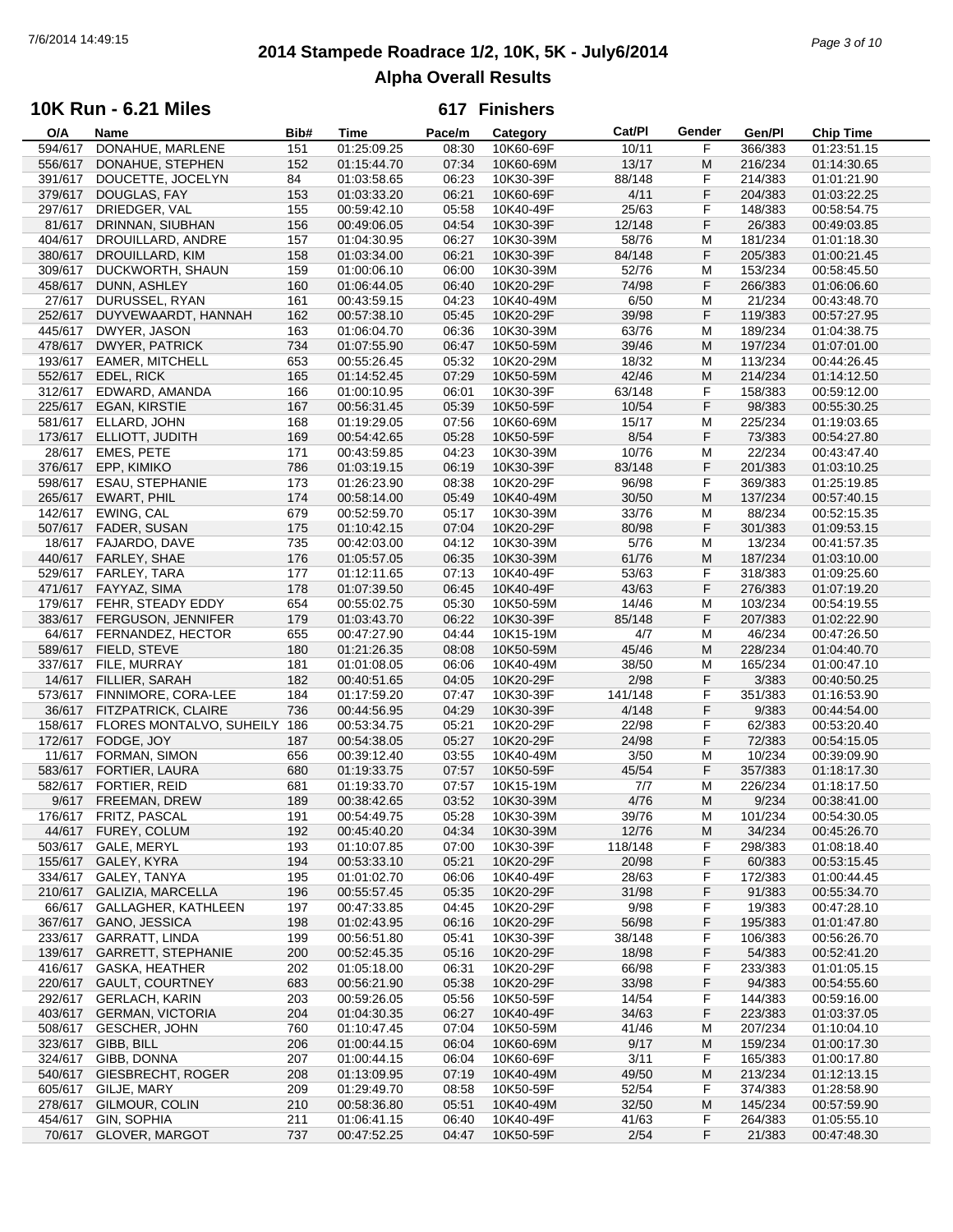## **2014 Stampede Roadrace 1/2, 10K, 5K - July6/2014** 7/6/2014 14:49:15 *Page 4 of 10* **Alpha Overall Results**

#### **10K Run - 6.21 Miles**

| O/A     | Name                       | Bib# | Time        | Pace/m | Category  | Cat/PI  | Gender | Gen/Pl  | <b>Chip Time</b> |
|---------|----------------------------|------|-------------|--------|-----------|---------|--------|---------|------------------|
| 566/617 | <b>GOLDBERG, JENNIFER</b>  | 718  | 01:16:41.25 | 07:40  | 10K30-39F | 137/148 | F      | 345/383 | 01:16:11.70      |
| 453/617 | <b>GOLDBERG, PETER</b>     | 719  | 01:06:30.70 | 06:39  | 10K30-39M | 64/76   | M      | 190/234 | 01:06:00.65      |
| 190/617 | <b>GOMEZ, YORVIS</b>       | 214  | 00:55:21.85 | 05:32  | 10K30-39M | 44/76   | M      | 111/234 | 00:55:13.20      |
| 360/617 | GORMAN, WES                | 215  | 01:02:22.45 | 06:14  | 10K50-59M | 35/46   | M      | 170/234 | 00:58:30.00      |
|         |                            |      |             |        |           |         |        |         |                  |
| 351/617 | <b>GRABETZ, KATHY</b>      | 216  | 01:01:57.55 | 06:11  | 10K20-29F | 51/98   | F      | 184/383 | 00:59:45.15      |
| 209/617 | GRADY, MATT                | 217  | 00:55:53.80 | 05:35  | 10K30-39M | 47/76   | M      | 119/234 | 00:55:28.60      |
| 55/617  | <b>GRANT, ALASTAIR</b>     | 218  | 00:46:41.30 | 04:40  | 10K30-39M | 15/76   | м      | 39/234  | 00:46:31.50      |
| 159/617 | <b>GREEN, ADAM</b>         | 224  | 00:53:45.55 | 05:22  | 10K30-39M | 38/76   | M      | 97/234  | 00:53:20.25      |
| 550/617 | <b>GREEN, MAURA</b>        | 225  | 01:14:35.40 | 07:27  | 10K30-39F | 134/148 | F      | 337/383 | 01:14:09.95      |
| 106/617 | <b>GREENALL, GERI</b>      | 226  | 00:50:39.90 | 05:03  | 10K40-49F | 4/63    | F      | 39/383  | 00:50:02.10      |
| 227/617 | <b>GREGSON, KATIE</b>      | 227  | 00:56:44.20 | 05:40  | 10K20-29F | 35/98   | F      | 100/383 | 00:56:27.70      |
| 394/617 | <b>GREY, LORRAINE</b>      |      |             |        |           | 62/98   | F      |         | 01:03:25.35      |
|         |                            | 228  | 01:04:09.15 | 06:24  | 10K20-29F |         |        | 217/383 |                  |
| 457/617 | GREY, ZAYNE                | 229  | 01:06:44.05 | 06:40  | 10K30-39M | 65/76   | M      | 192/234 | 01:06:00.15      |
| 408/617 | <b>GRIGG, HEIDI</b>        | 738  | 01:04:37.70 | 06:27  | 10K30-39F | 93/148  | F      | 227/383 | 01:03:17.35      |
| 94/617  | HADDOW, ASHLEIGH           | 231  | 00:49:51.50 | 04:59  | 10K20-29F | 13/98   | F      | 33/383  | 00:49:11.15      |
| 296/617 | HALL, RANDALL              | 233  | 00:59:40.15 | 05:58  | 10K60-69M | 8/17    | M      | 149/234 | 00:58:48.60      |
| 50/617  | <b>HALLICK, CHELSEA</b>    | 234  | 00:46:05.40 | 04:36  | 10K20-29F | 5/98    | F      | 13/383  | 00:44:56.65      |
| 163/617 | <b>HAMELIN, ROBERTA</b>    | 235  | 00:54:01.75 | 05:24  | 10K30-39F | 24/148  | F      | 66/383  | 00:53:28.10      |
| 271/617 | HAMILL, CATHERINE          | 563  | 00:58:26.30 | 05:50  | 10K20-29F | 40/98   | F      | 129/383 | 00:58:09.55      |
|         |                            |      |             |        |           |         |        |         |                  |
| 355/617 | HANEY, RYAN                | 236  | 01:02:05.00 | 06:12  | 10K30-39M | 54/76   | M      | 168/234 | 01:00:20.75      |
| 405/617 | HANNA, AMANDA              | 238  | 01:04:34.60 | 06:27  | 10K30-39F | 91/148  | F      | 224/383 | 01:04:28.25      |
| 601/617 | HANTZSCH, DARIA            | 240  | 01:27:12.35 | 08:43  | 10K30-39F | 145/148 | F      | 371/383 | 01:26:52.40      |
| 168/617 | HANTZSCH, PATRICIA         | 1059 | 00:54:29.75 | 05:26  | 10K50-59F | 7/54    | F      | 70/383  | 00:54:09.75      |
| 554/617 | HART, GERRY                | 241  | 01:15:08.90 | 07:30  | 10K50-59M | 43/46   | M      | 215/234 | 01:14:11.00      |
| 162/617 | HARTMAN, JO-ANN            | 242  | 00:54:01.55 | 05:24  | 10K30-39F | 23/148  | F      | 65/383  | 00:53:28.70      |
| 151/617 | HASS, MEGAN                | 244  | 00:53:22.15 | 05:20  | 10K30-39F | 20/148  | F      | 57/383  | 00:52:53.55      |
|         |                            |      |             |        |           |         | F      |         |                  |
| 426/617 | HAY, NATALIE               | 720  | 01:05:38.95 | 06:33  | 10K30-39F | 98/148  |        | 243/383 | 01:05:08.55      |
| 584/617 | HAYWARD, JOHANNE           | 245  | 01:19:35.65 | 07:57  | 10K50-59F | 46/54   | F      | 358/383 | 01:18:58.15      |
| 602/617 | <b>HEBERT, LYNDSAY</b>     | 246  | 01:27:47.80 | 08:46  | 10K30-39F | 146/148 | F      | 372/383 | 01:26:57.65      |
| 441/617 | <b>HEINRICHS, JOSETTE</b>  | 247  | 01:05:58.20 | 06:35  | 10K60-69F | 7/11    | F      | 254/383 | 01:05:17.85      |
| 327/617 | <b>HELM, NANCY</b>         | 248  | 01:00:47.75 | 06:04  | 10K30-39F | 68/148  | F      | 168/383 | 01:00:40.65      |
| 390/617 | HELSEN, GWEN               | 249  | 01:03:55.95 | 06:23  | 10K30-39F | 87/148  | F      | 213/383 | 01:03:18.85      |
| 568/617 | HEMBROFF, COURTNEY         | 250  | 01:16:48.15 | 07:40  | 10K30-39F | 138/148 | F      | 346/383 | 01:14:16.45      |
|         |                            |      |             |        |           | 9/11    | F      |         |                  |
| 590/617 | <b>HENDERSON, PATRICIA</b> | 251  | 01:22:31.55 | 08:15  | 10K60-69F |         |        | 362/383 | 01:22:02.20      |
| 587/617 | <b>HENNIG, SHANNON</b>     | 252  | 01:20:52.75 | 08:05  | 10K20-29F | 95/98   | F      | 360/383 | 01:20:15.65      |
| 347/617 | <b>HESSAMI, ASSA</b>       | 253  | 01:01:44.20 | 06:10  | 10K30-39F | 74/148  | F      | 180/383 | 01:01:19.30      |
| 48/617  | HEWITT, KEVIN              | 254  | 00:45:56.15 | 04:35  | 10K60-69M | 3/17    | M      | 37/234  | 00:45:52.55      |
| 398/617 | HINZ, RACHAEL              | 258  | 01:04:17.95 | 06:25  | 10K30-39F | 90/148  | F      | 220/383 | 01:01:43.95      |
| 439/617 | HIRDLE, SHELLY             | 259  | 01:05:56.35 | 06:35  | 10K40-49F | 39/63   | F      | 253/383 | 01:04:40.10      |
| 269/617 | HIRTH, NORBERT             | 744  | 00:58:19.25 | 05:49  | 10K50-59M | 25/46   | M      | 141/234 | 00:57:24.50      |
| 59/617  | HOFER, TREVOR              | 684  | 00:47:06.90 | 04:42  | 10K30-39M | 16/76   | M      | 42/234  | 00:47:03.10      |
| 257/617 | HOLST, TRICIA              | 260  | 00:58:00.30 | 05:48  | 10K30-39F | 47/148  | F      | 123/383 | 00:57:08.70      |
|         |                            |      |             |        |           | 148/148 |        |         |                  |
| 615/617 | HOLT, CHRISTINA            | 261  | 01:50:01.75 | 11:00  | 10K30-39F |         | F      | 381/383 | 01:48:17.60      |
| 286/617 | HOLZINGER, MASAKO          | 262  | 00:59:01.85 | 05:54  | 10K30-39F | 55/148  | F      | 139/383 | 00:58:12.90      |
|         | 3/617 HOPFNER, GEOFF       | 265  | 00:35:09.20 | 03:30  | 10K30-39M | 1/76    | M      | 3/234   | 00:35:08.90      |
|         | 38/617 HOSANEE, DANIEL     | 266  | 00:45:15.10 | 04:31  | 10K15-19M | 3/7     | M      | 29/234  | 00:45:09.80      |
| 275/617 | HOWELL, CASSANDRA          | 267  | 00:58:31.45 | 05:51  | 10K20-29F | 42/98   | F      | 131/383 | 00:57:05.00      |
| 518/617 | HRUSKA, PAM                | 268  | 01:11:15.50 | 07:07  | 10K30-39F | 122/148 | F      | 308/383 | 01:08:46.55      |
| 350/617 | <b>HUARTE, THERESA</b>     | 269  | 01:01:56.95 | 06:11  | 10K50-59F | 20/54   | F.     | 183/383 | 01:01:31.20      |
| 516/617 | HUGHES, DEAN               | 270  | 01:11:10.50 | 07:07  | 10K40-49M | 48/50   | M      | 210/234 | 01:10:04.90      |
|         |                            |      |             |        |           |         |        | 306/383 |                  |
| 515/617 | <b>HUGHES, TAMMY</b>       | 271  | 01:11:10.50 | 07:07  | 10K40-49F | 52/63   | F      |         | 01:10:04.40      |
| 406/617 | HUGILL, REBECCA            | 272  | 01:04:34.80 | 06:27  | 10K20-29F | 63/98   | F      | 225/383 | 01:04:05.10      |
| 415/617 | HUMPHRIES, ALLISON         | 273  | 01:05:14.65 | 06:31  | 10K20-29F | 65/98   | F      | 232/383 | 01:05:05.25      |
| 245/617 | HUNT, CHRIS                | 275  | 00:57:18.00 | 05:43  | 10K30-39M | 50/76   | M      | 132/234 | 00:56:34.15      |
| 289/617 | HUNT, SAMARA               | 276  | 00:59:04.80 | 05:54  | 10K40-49F | 24/63   | F      | 142/383 | 00:58:08.35      |
| 125/617 | HUYNH, HUY                 | 277  | 00:52:06.05 | 05:12  | 10K30-39M | 27/76   | M      | 78/234  | 00:51:45.40      |
| 504/617 | HUYNH, NGOC                | 278  | 01:10:12.80 | 07:01  | 10K30-39F | 119/148 | F      | 299/383 | 01:09:52.90      |
| 491/617 | <b>HYDE, PATRICIA</b>      | 279  | 01:08:57.05 | 06:53  | 10K50-59F | 36/54   | F      | 291/383 | 01:07:31.10      |
|         |                            |      |             |        |           |         |        |         |                  |
| 392/617 | ILNYCKYJ, MARIA            | 280  | 01:03:59.95 | 06:23  | 10K50-59F | 23/54   | F      | 215/383 | 01:03:16.05      |
| 258/617 | <b>IRWIN, JENNIFER</b>     | 721  | 00:58:00.90 | 05:48  | 10K15-19F | 6/8     | F      | 124/383 | 00:57:43.60      |
| 213/617 | <b>IRWIN, WILLIAM</b>      | 723  | 00:56:03.40 | 05:36  | 10K50-59M | 18/46   | м      | 122/234 | 00:55:46.15      |
| 253/617 | ITO, YOSHIAKI              | 281  | 00:57:41.60 | 05:46  | 10K70+M   | 2/4     | M      | 134/234 | 00:57:41.60      |
| 535/617 | IVANY, SARAH               | 282  | 01:12:50.75 | 07:17  | 10K30-39F | 131/148 | F      | 324/383 | 01:12:07.05      |
| 197/617 | <b>JACKSON, AIMEE</b>      | 284  | 00:55:42.30 | 05:34  | 10K30-39F | 28/148  | F      | 83/383  | 00:54:41.70      |
| 597/617 | JACKSON, ALLISON           | 285  | 01:25:18.80 | 08:31  | 10K30-39F | 144/148 | F      | 368/383 | 01:24:46.55      |
|         | 417/617 JACKSON, CARLA     | 286  | 01:05:24.90 | 06:32  | 10K40-49F | 37/63   | F      | 234/383 | 01:04:19.35      |
|         |                            |      |             |        |           |         |        |         |                  |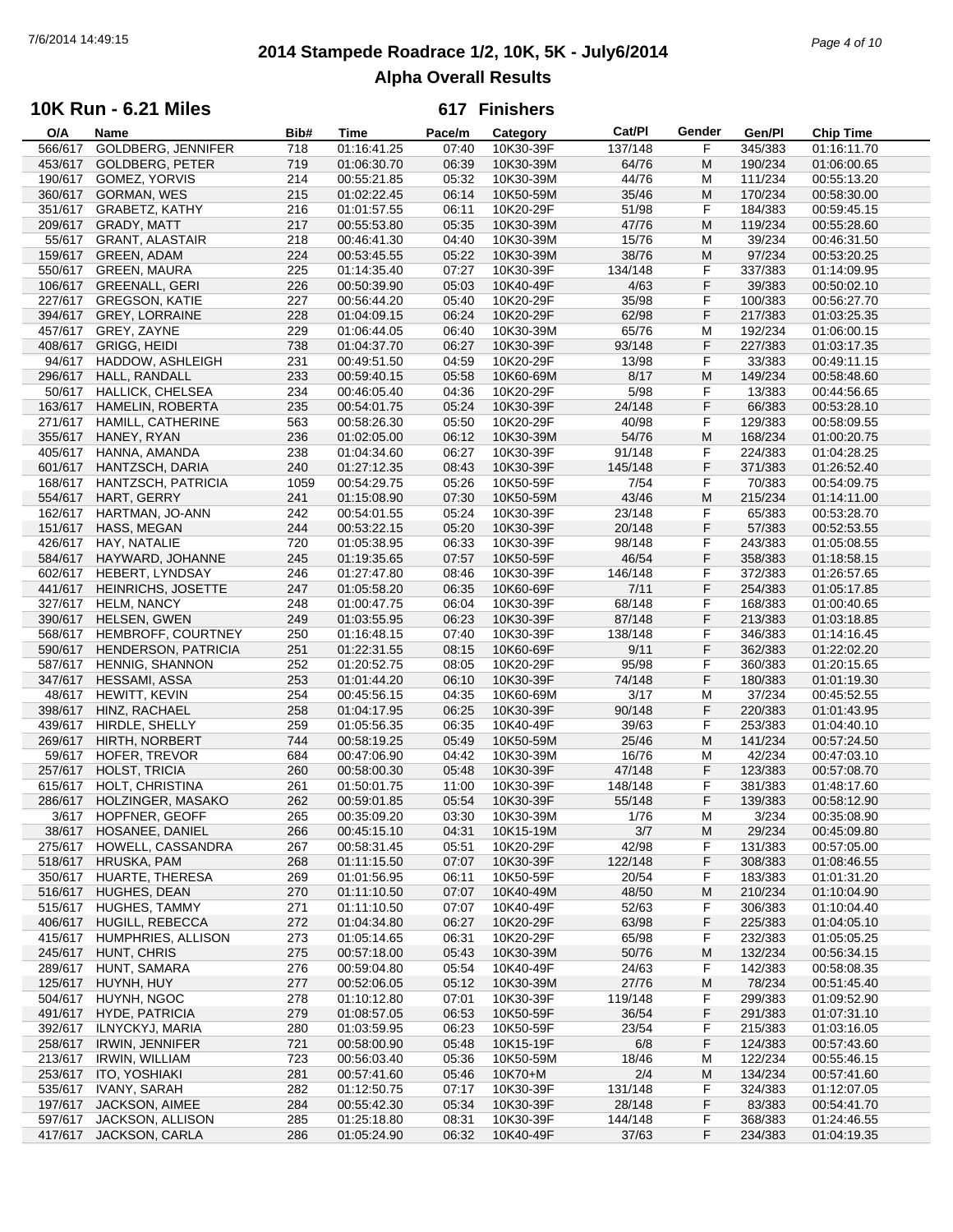## **2014 Stampede Roadrace 1/2, 10K, 5K - July6/2014** 7/6/2014 14:49:16 *Page 5 of 10* **Alpha Overall Results**

### **10K Run - 6.21 Miles**

| O/A     | Name                          | Bib# | Time        | Pace/m | Category  | Cat/PI  | Gender | Gen/Pl  | Chip Time   |
|---------|-------------------------------|------|-------------|--------|-----------|---------|--------|---------|-------------|
| 358/617 | JARDINE, JENNIFER             | 746  | 01:02:11.80 | 06:13  | 10K30-39F | 77/148  | F      | 189/383 | 01:01:40.00 |
| 333/617 | JASPER, MEGHAN                | 287  | 01:01:01.45 | 06:06  | 10K40-49F | 27/63   | F      | 171/383 | 00:58:13.75 |
| 2/617   | JENSEN, SCOTT                 | 762  | 00:34:12.05 | 03:25  | 10K40-49M | 1/50    | M      | 2/234   | 00:34:11.75 |
| 295/617 | JOE, LAUREN                   | 289  | 00:59:34.45 | 05:57  | 10K20-29F | 45/98   | F      | 147/383 | 00:58:41.00 |
|         |                               |      |             |        |           |         |        |         |             |
| 40/617  | JOHNSON, KEN                  | 290  | 00:45:19.35 | 04:31  | 10K50-59M | 3/46    | M      | 30/234  | 00:45:17.85 |
| 204/617 | JOHNSON, TAMARA               | 291  | 00:55:46.85 | 05:34  | 10K50-59F | 9/54    | F      | 87/383  | 00:55:31.40 |
| 288/617 | KACHUR, BRENDA                | 293  | 00:59:04.15 | 05:54  | 10K40-49F | 23/63   | F      | 141/383 | 00:58:32.30 |
| 184/617 | KACHUR, KARLI                 | 294  | 00:55:09.30 | 05:30  | 10K20-29F | 29/98   | F      | 78/383  | 00:54:37.30 |
| 372/617 | <b>KACHUR, RICK</b>           | 295  | 01:03:05.25 | 06:18  | 10K50-59M | 37/46   | M      | 174/234 | 01:02:33.15 |
| 433/617 | KALYN, ANNIE                  | 685  | 01:05:44.95 | 06:34  | 10K60-69F | 6/11    | F      | 249/383 | 01:05:31.75 |
|         |                               |      |             |        |           |         |        |         |             |
| 561/617 | KAMPS, EDWIN                  | 296  | 01:16:13.25 | 07:37  | 10K60-69M | 14/17   | M      | 218/234 | 01:15:21.65 |
| 377/617 | KANJI, YASMIN                 | 297  | 01:03:29.15 | 06:20  | 10K50-59F | 21/54   | F      | 202/383 | 01:03:04.90 |
| 559/617 | KARR, MANDY                   | 299  | 01:15:57.25 | 07:35  | 10K30-39F | 135/148 | F      | 342/383 | 01:15:25.95 |
| 467/617 | KARVINEN, TRISHA              | 300  | 01:07:25.80 | 06:44  | 10K30-39F | 109/148 | F      | 272/383 | 01:06:41.35 |
| 166/617 | KAUFIELD, JENNIFER            | 686  | 00:54:14.75 | 05:25  | 10K40-49F | 11/63   | F      | 68/383  | 00:53:04.40 |
| 565/617 | KAUFIELD, KATHY               | 301  | 01:16:32.65 | 07:39  | 10K40-49F | 59/63   | F      | 344/383 | 01:15:22.80 |
| 400/617 | KAUFIELD, KENT                | 687  | 01:04:24.40 | 06:26  | 10K40-49M | 41/50   | М      | 179/234 | 01:03:14.35 |
|         |                               |      |             |        |           |         |        |         |             |
| 329/617 | KAWAKAMI, JUN                 | 766  | 01:00:53.95 | 06:05  | 10K40-49M | 36/50   | M      | 160/234 | 00:59:53.85 |
| 229/617 | <b>KEATLEY, CATHERINE</b>     | 302  | 00:56:48.35 | 05:40  | 10K30-39F | 34/148  | F      | 102/383 | 00:56:33.30 |
| 97/617  | <b>KEDDIE, CANDICE</b>        | 688  | 00:50:09.35 | 05:00  | 10K40-49F | 2/63    | F      | 36/383  | 00:50:00.35 |
| 331/617 | KEEFE, DAVID                  | 304  | 01:01:00.05 | 06:06  | 10K60-69M | 10/17   | M      | 161/234 | 01:00:49.40 |
| 599/617 | <b>KEIL, STEVEN</b>           | 657  | 01:26:27.05 | 08:38  | 10K30-39M | 76/76   | M      | 230/234 | 01:25:48.45 |
| 389/617 | <b>KEMP, ANITA</b>            | 747  | 01:03:55.25 | 06:23  | 10K40-49F | 33/63   | F      | 212/383 | 01:03:16.10 |
|         |                               |      |             |        |           |         |        |         |             |
| 531/617 | KEMP, JENNIFER                | 307  | 01:12:33.60 | 07:15  | 10K30-39F | 128/148 | F      | 320/383 | 01:11:44.05 |
| 241/617 | <b>KENNA, MATTHEW</b>         | 658  | 00:57:04.55 | 05:42  | 10K40-49M | 29/50   | M      | 130/234 | 00:56:32.90 |
| 240/617 | KENNA, WILL                   | 308  | 00:57:04.45 | 05:42  | 10K14&UM  | 1/2     | M      | 129/234 | 00:56:33.55 |
| 79/617  | <b>KENNEDY, RICHARD</b>       | 724  | 00:48:57.45 | 04:53  | 10K60-69M | 4/17    | м      | 55/234  | 00:48:22.10 |
| 223/617 | KENNEDY, SARAH                | 310  | 00:56:28.45 | 05:38  | 10K40-49F | 17/63   | F      | 97/383  | 00:56:18.70 |
| 212/617 | <b>KEOHANE, MIKE</b>          | 311  | 00:56:03.10 | 05:36  | 10K50-59M | 17/46   | M      | 121/234 | 00:55:18.55 |
|         |                               |      |             |        |           | 101/148 | F      |         |             |
| 442/617 | KETCHESON, SARAH              | 313  | 01:05:59.75 | 06:35  | 10K30-39F |         |        | 255/383 | 01:05:16.35 |
| 221/617 | KIEFER, KRYSTINA              | 315  | 00:56:25.00 | 05:38  | 10K20-29F | 34/98   | F      | 95/383  | 00:56:11.40 |
| 242/617 | KIRKER, KATE                  | 316  | 00:57:05.45 | 05:42  | 10K20-29F | 36/98   | F      | 112/383 | 00:56:51.25 |
| 15/617  | KITT, NICOLE                  | 317  | 00:40:59.05 | 04:05  | 10K15-19F | 1/8     | F      | 4/383   | 00:40:57.35 |
| 93/617  | KNOWLES, STEVEN               | 318  | 00:49:44.65 | 04:58  | 10K40-49M | 17/50   | M      | 61/234  | 00:49:24.40 |
| 425/617 | KNUDSEN, BECKIE               | 319  | 01:05:36.10 | 06:33  | 10K30-39F | 97/148  | F      | 242/383 | 01:04:56.55 |
| 382/617 | KOCH, DWAYNE                  | 763  | 01:03:40.60 | 06:22  | 10K40-49M | 39/50   | M      | 176/234 | 01:03:03.00 |
|         |                               |      |             |        |           |         |        |         |             |
| 479/617 | KOKOTT, RYAN                  | 320  | 01:08:00.95 | 06:48  | 10K40-49M | 45/50   | M      | 198/234 | 01:06:39.05 |
| 205/617 | KOLES, SARAH                  | 321  | 00:55:46.90 | 05:34  | 10K40-49F | 15/63   | F      | 88/383  | 00:55:36.30 |
| 472/617 | KOPEC, ALYSHA                 | 784  | 01:07:46.95 | 06:46  | 10K20-29F | 76/98   | F      | 277/383 | 01:04:12.45 |
| 375/617 | <b>KRATOFIL, RACHEL</b>       | 756  | 01:03:16.00 | 06:19  | 10K20-29F | 59/98   | F      | 200/383 | 01:02:46.10 |
| 109/617 | <b>KRUK, NATHON</b>           | 322  | 00:51:00.55 | 05:06  | 10K30-39M | 25/76   | M      | 69/234  | 00:50:47.20 |
| 77/617  | <b>KRZYWICKI, JACEK</b>       | 323  | 00:48:44.15 | 04:52  | 10K40-49M | 13/50   | M      | 54/234  | 00:48:21.45 |
|         |                               |      |             |        |           |         |        |         |             |
| 513/617 | KUHL, GREG                    | 324  | 01:11:04.95 | 07:06  | 10K60-69M | 12/17   | M      | 209/234 | 01:10:47.70 |
| 104/617 | <b>KUTRYK, EMM</b>            | 765  | 00:50:33.70 | 05:03  | 10K40-49F | 3/63    | F      | 37/383  | 00:50:25.95 |
| 238/617 | KWON, YOUNG-MI                | 328  | 00:57:00.65 | 05:42  | 10K40-49F | 19/63   | F      | 110/383 | 00:56:42.35 |
|         | 596/617 LA-KWAN, JANICE       | 329  | 01:25:17.85 | 08:31  | 10K30-39F | 143/148 | F      | 367/383 | 01:24:44.95 |
| 1/617   | LAFONTANT, FELIX              | 689  | 00:33:59.35 | 03:23  | 10K15-19M | 1/7     | M      | 1/234   | 00:33:58.80 |
| 68/617  | LAFORGE, PAUL                 | 331  | 00:47:47.00 | 04:46  | 10K30-39M | 19/76   | M      | 49/234  | 00:47:42.90 |
| 460/617 | LAING, DEBBIE                 | 725  | 01:06:58.65 | 06:41  | 10K50-59F | 33/54   | F      | 268/383 | 01:06:22.90 |
|         |                               |      |             |        |           |         |        |         |             |
| 41/617  | LAJEUNESSE, GEORGE            | 332  | 00:45:20.75 | 04:32  | 10K40-49M | 8/50    | M      | 31/234  | 00:44:24.60 |
| 386/617 | LAMB, DEBBIE                  | 333  | 01:03:48.70 | 06:22  | 10K20-29F | 61/98   | F      | 209/383 | 01:03:12.00 |
| 455/617 | LANGMAN, JIM                  | 335  | 01:06:42.30 | 06:40  | 10K50-59M | 38/46   | M      | 191/234 | 01:05:36.30 |
| 373/617 | LANGMAN, MIKE                 | 336  | 01:03:13.20 | 06:19  | 10K20-29M | 24/32   | м      | 175/234 | 01:02:08.75 |
|         | 188/617 LAUSCHER, LEAH        | 337  | 00:55:15.30 | 05:31  | 10K30-39F | 26/148  | F      | 79/383  | 00:55:02.75 |
| 117/617 | LEARY, KIRK                   | 1532 | 00:51:39.15 | 05:09  | 10K20-29M | 12/32   | M      | 74/234  | 00:51:26.50 |
|         |                               |      |             |        |           |         |        |         |             |
| 145/617 | LEDERHOS, GILBERT             | 338  | 00:53:05.40 | 05:18  | 10K50-59M | 12/46   | M      | 91/234  | 00:52:47.20 |
| 341/617 | LEE, CATHY                    | 339  | 01:01:22.65 | 06:08  | 10K30-39F | 71/148  | F      | 176/383 | 01:00:02.00 |
| 524/617 | LEE, RACHEL                   | 342  | 01:11:57.65 | 07:11  | 10K20-29F | 83/98   | F      | 313/383 | 01:11:10.45 |
| 525/617 | LEE, SUSAN                    | 343  | 01:11:57.85 | 07:11  | 10K50-59F | 39/54   | F      | 314/383 | 01:11:09.95 |
| 451/617 | LEIPNITZ, ANTJE               | 690  | 01:06:18.45 | 06:37  | 10K20-29F | 72/98   | F      | 262/383 | 01:06:02.70 |
|         | 487/617 LESLIE-YOUNG, HEATHER | 344  | 01:08:49.80 | 06:52  | 10K30-39F | 115/148 | F      | 288/383 | 01:07:32.25 |
|         | 465/617 LEVESQUE, PATRICK     |      | 01:07:24.90 | 06:44  | 10K40-49M | 44/50   | M      | 195/234 | 01:06:31.40 |
|         |                               | 345  |             |        |           |         |        |         |             |
| 45/617  | LEWIS, GWYN                   | 346  | 00:45:46.30 | 04:34  | 10K20-29M | 7/32    | M      | 35/234  | 00:45:38.70 |
| 432/617 | LEWIS, KIRSTY                 | 347  | 01:05:44.70 | 06:34  | 10K20-29F | 69/98   | F      | 248/383 | 01:05:09.15 |
|         | 431/617 LEWIS, SHONA          | 349  | 01:05:44.45 | 06:34  | 10K20-29F | 68/98   | F      | 247/383 | 01:05:09.05 |
|         | 88/617 LILLYWHITE, SARAH      | 350  | 00:49:32.80 | 04:57  | 10K50-59F | 4/54    | F      | 31/383  | 00:49:22.45 |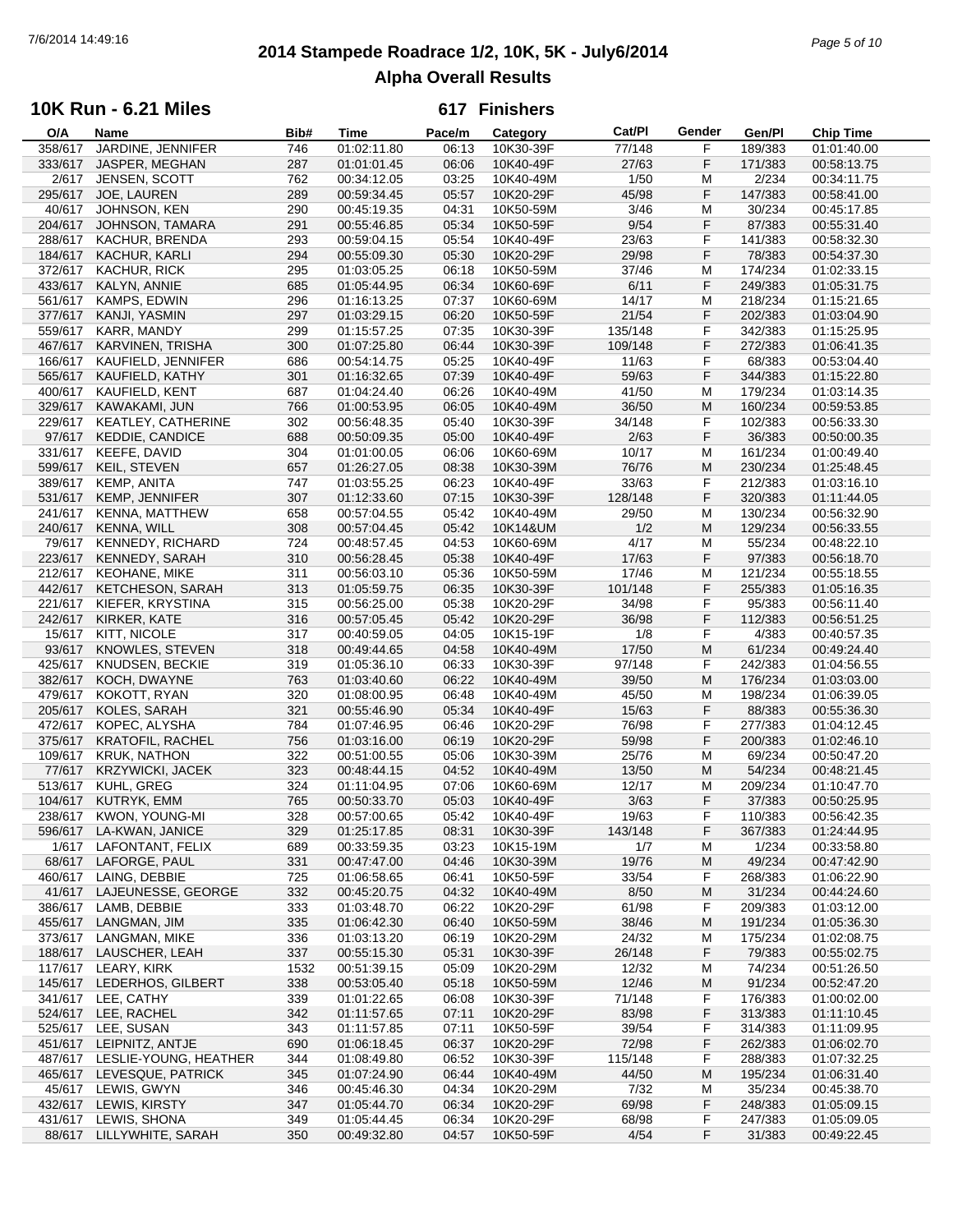## **2014 Stampede Roadrace 1/2, 10K, 5K - July6/2014** 7/6/2014 14:49:16 *Page 6 of 10* **Alpha Overall Results**

## **10K Run - 6.21 Miles**

| O/A     | Name                    | Bib# | Time        | Pace/m | Category  | Cat/PI  | Gender | Gen/Pl  | <b>Chip Time</b> |
|---------|-------------------------|------|-------------|--------|-----------|---------|--------|---------|------------------|
| 308/617 | LIM, HYUNHEE            | 351  | 01:00:02.55 | 06:00  | 10K30-39F | 62/148  | F      | 156/383 | 00:59:05.85      |
| 363/617 | LOBLEY, ABBIE           | 726  | 01:02:29.55 | 06:14  | 10K30-39F | 80/148  | F      | 192/383 | 01:02:01.60      |
| 67/617  | LOCKWOOD, TREVOR        | 352  | 00:47:45.35 | 04:46  | 10K40-49M | 12/50   | M      | 48/234  | 00:47:41.70      |
| 293/617 | LOGAN, BRITTANY         | 353  | 00:59:31.75 | 05:57  | 10K20-29F | 43/98   | F      | 145/383 | 00:59:16.20      |
| 490/617 | LORANGER, NANCY         | 354  | 01:08:56.50 | 06:53  | 10K50-59F | 35/54   | F      | 290/383 | 01:07:30.45      |
| 153/617 | LOREFICE, SOPHIE        | 355  | 00:53:26.90 | 05:20  | 10K20-29F | 19/98   | F      | 58/383  | 00:52:54.85      |
|         |                         |      |             |        |           |         |        |         |                  |
| 12/617  | LORENSCHEIT, JOHNNY     | 748  | 00:40:08.00 | 04:00  | 10K20-29M | 3/32    | M      | 11/234  | 00:40:05.55      |
| 576/617 | LOUIE, WILLIAM          | 659  | 01:18:34.35 | 07:51  | 10K70+M   | 3/4     | M      | 224/234 | 01:17:47.10      |
| 374/617 | LUDLOW, HEATHER         | 356  | 01:03:15.80 | 06:19  | 10K20-29F | 58/98   | F      | 199/383 | 01:02:10.45      |
| 19/617  | LUKINUK, BRENDT         | 357  | 00:42:06.80 | 04:12  | 10K40-49M | 4/50    | M      | 14/234  | 00:42:03.90      |
| 239/617 | LUKINUK, ELIZABETH      | 358  | 00:57:01.90 | 05:42  | 10K30-39F | 41/148  | F      | 111/383 | 00:56:35.95      |
| 111/617 | LUONG, MICHAEL          | 359  | 00:51:18.10 | 05:07  | 10K20-29M | 11/32   | M      | 70/234  | 00:51:13.10      |
| 481/617 | LUSINA, BETH            | 567  | 01:08:04.75 | 06:48  | 10K30-39F | 112/148 | F      | 283/383 | 01:07:38.25      |
| 8/617   | LYWOOD, SHAWN           | 360  | 00:38:25.40 | 03:50  | 10K30-39M | 3/76    | M      | 8/234   | 00:38:23.50      |
| 167/617 | MACDONALD, ANGELA       | 361  | 00:54:14.95 | 05:25  | 10K40-49F | 12/63   | F      | 69/383  | 00:53:47.35      |
| 280/617 | MACDONALD-GRAY, BETTY   | 362  | 00:58:38.80 | 05:51  | 10K60-69F | 2/11    | F      | 134/383 | 00:58:12.20      |
|         |                         |      |             |        |           |         |        |         |                  |
| 123/617 | MACEACHERN, CARLA       | 363  | 00:52:00.85 | 05:12  | 10K40-49F | 7/63    | F      | 47/383  | 00:51:51.05      |
| 543/617 | MACFARQUHAR, SARAH      | 364  | 01:13:32.85 | 07:21  | 10K20-29F | 87/98   | F      | 330/383 | 01:12:51.70      |
| 343/617 | MACKENZIE, CHANTAL      | 366  | 01:01:34.15 | 06:09  | 10K30-39F | 72/148  | F      | 177/383 | 01:01:09.30      |
| 56/617  | MACKIE, PAT             | 772  | 00:46:44.05 | 04:40  | 10K40-49M | 9/50    | M      | 40/234  | 00:46:39.10      |
| 381/617 | MACPHERSON, HEATHER     | 754  | 01:03:38.45 | 06:21  | 10K50-59F | 22/54   | F      | 206/383 | 01:03:00.75      |
| 616/617 | MAGROWSKI, WANDA        | 367  | 01:56:51.05 | 11:41  | 10K60-69F | 11/11   | F      | 382/383 | 01:55:58.70      |
| 147/617 | MAGSOMBOL, CHRISTINE    | 368  | 00:53:14.15 | 05:19  | 10K15-19F | 3/8     | F      | 55/383  | 00:53:13.20      |
| 364/617 | MALAINEY, MEGAN         | 370  | 01:02:41.00 | 06:16  | 10K20-29F | 54/98   | F      | 193/383 | 01:01:30.45      |
| 492/617 | MALCZEWSKI, JUSTIN      | 661  | 01:09:10.95 | 06:55  | 10K40-49M | 46/50   | М      | 201/234 | 01:08:25.65      |
| 198/617 | MALIK, NEIL             | 371  | 00:55:42.65 | 05:34  | 10K30-39M | 46/76   | M      | 115/234 | 00:55:30.50      |
| 604/617 | MAMMONE, KAREN          | 372  | 01:27:58.45 | 08:47  | 10K50-59F | 51/54   | F      | 373/383 | 01:26:48.20      |
|         |                         |      |             |        |           |         |        |         |                  |
| 603/617 | MAMMONE, TONY           | 373  | 01:27:58.45 | 08:47  | 10K50-59M | 46/46   | M      | 231/234 | 01:26:46.70      |
| 219/617 | <b>MARON, PAUL</b>      | 375  | 00:56:14.50 | 05:37  | 10K30-39M | 49/76   | М      | 126/234 | 00:54:42.70      |
| 371/617 | MARR, TIFFANY           | 783  | 01:02:59.60 | 06:17  | 10K30-39F | 82/148  | F      | 198/383 | 01:01:59.05      |
| 370/617 | MARTINEAU, ADAM         | 377  | 01:02:50.05 | 06:17  | 10K30-39M | 57/76   | M      | 173/234 | 01:01:59.65      |
| 499/617 | MASKER, KIMBERLY        | 378  | 01:09:47.35 | 06:58  | 10K30-39F | 116/148 | F      | 295/383 | 01:06:54.50      |
| 10/617  | MCCOLLUM, MEAGHAN       | 380  | 00:38:57.15 | 03:53  | 10K30-39F | 1/148   | F      | 1/383   | 00:38:56.15      |
| 6/617   | MCCONNELL, GRAEME       | 691  | 00:36:39.40 | 03:39  | 10K20-29M | 1/32    | M      | 6/234   | 00:36:37.55      |
| 452/617 | MCCOURT, DONNA          | 381  | 01:06:25.05 | 06:38  | 10K20-29F | 73/98   | F      | 263/383 | 01:05:04.75      |
| 600/617 | MCCUE, JENNIFER         | 382  | 01:26:33.15 | 08:39  | 10K50-59F | 50/54   | F      | 370/383 | 01:25:33.15      |
| 369/617 | MCCUTCHEON, KATE        | 383  | 01:02:49.85 | 06:16  | 10K30-39F | 81/148  | F      | 197/383 | 01:02:00.55      |
| 591/617 | MCDONALD, CHERYL        | 384  | 01:22:46.55 | 08:16  | 10K50-59F | 48/54   | F      | 363/383 | 01:22:33.75      |
| 423/617 | MCDONALD, JANE          | 385  | 01:05:32.35 | 06:33  | 10K60-69F | 5/11    | F      | 240/383 | 01:03:58.35      |
| 235/617 | MCDONALD, JEN           | 662  | 00:56:53.75 | 05:41  | 10K30-39F | 40/148  | F      | 108/383 | 00:56:39.25      |
|         |                         |      |             |        |           |         |        |         |                  |
| 189/617 | MCDONALD, JOHN          | 386  | 00:55:18.65 | 05:31  | 10K50-59M | 16/46   | М      | 110/234 | 00:53:57.55      |
| 498/617 | MCDONALD, KIMBERLEY     | 387  | 01:09:42.35 | 06:58  | 10K50-59F | 37/54   | F      | 294/383 | 01:08:14.85      |
| 146/617 | MCDONALD, SEAN          | 660  | 00:53:07.05 | 05:18  | 10K20-29M | 15/32   | М      | 92/234  | 00:52:52.95      |
| 349/617 | MCDUFF, CORIE           | 388  | 01:01:49.50 | 06:10  | 10K30-39F | 75/148  | F      | 182/383 | 01:00:45.10      |
| 476/617 | MCGEE, CATHY            | 389  | 01:07:54.50 | 06:47  | 10K40-49F | 46/63   | F      | 280/383 | 01:06:29.70      |
| 427/617 | MCGHIE, LAURIE          | 390  | 01:05:39.10 | 06:33  | 10K30-39F | 99/148  | F      | 244/383 | 01:05:08.95      |
| 43/617  | <b>MCLEAN, MATTHEW</b>  | 727  | 00:45:33.95 | 04:33  | 10K20-29M | 6/32    | M      | 33/234  | 00:45:24.70      |
| 114/617 | MCLEOD, RICK            | 393  | 00:51:31.80 | 05:09  | 10K50-59M | 8/46    | M      | 72/234  | 00:51:04.45      |
| 72/617  | MCLEOD, SEAN            | 394  | 00:48:14.50 | 04:49  | 10K30-39M | 20/76   | M      | 50/234  | 00:47:48.05      |
| 459/617 | MEDING, ELAINE          | 395  | 01:06:56.20 | 06:41  | 10K50-59F | 32/54   | F      | 267/383 | 01:06:49.30      |
| 129/617 | MEEKING, DAN            | 396  | 00:52:22.05 | 05:14  | 10K30-39M | 30/76   | M      | 81/234  | 00:52:10.15      |
| 199/617 | MEEKING, MELANIE        | 397  | 00:55:43.20 | 05:34  | 10K30-39F | 29/148  | F      | 84/383  | 00:55:31.30      |
| 211/617 | MERCER, PHILLIP         |      | 00:55:58.80 | 05:35  |           | 19/32   |        | 120/234 | 00:54:48.05      |
|         |                         | 400  |             |        | 10K20-29M |         | M      |         |                  |
| 606/617 | MEYER, RUSSELL          | 402  | 01:31:40.80 | 09:10  | 10K60-69M | 16/17   | M      | 232/234 | 01:30:55.25      |
| 148/617 | MICHALUK, JEN           | 403  | 00:53:18.35 | 05:19  | 10K30-39F | 19/148  | F      | 56/383  | 00:52:49.85      |
| 98/617  | MICHALUK, KYLE          | 404  | 00:50:10.95 | 05:01  | 10K40-49M | 18/50   | M      | 62/234  | 00:49:42.95      |
| 314/617 | MICHAUD, LYNN           | 405  | 01:00:11.80 | 06:01  | 10K30-39F | 64/148  | F      | 160/383 | 00:59:56.80      |
| 447/617 | MIHALCHEON, MIMI        | 406  | 01:06:05.30 | 06:36  | 10K40-49F | 40/63   | F      | 258/383 | 01:04:40.95      |
| 85/617  | MIILLER, MARC           | 407  | 00:49:26.00 | 04:56  | 10K40-49M | 14/50   | M      | 56/234  | 00:49:23.50      |
| 586/617 | MILLER, KAREN           | 728  | 01:20:46.65 | 08:04  | 10K30-39F | 142/148 | F      | 359/383 | 01:20:09.45      |
| 579/617 | MILNER, SAMANTHA        | 408  | 01:19:19.25 | 07:55  | 10K20-29F | 93/98   | F      | 355/383 | 01:18:39.80      |
| 320/617 | MOCH, DARCY             | 409  | 01:00:39.05 | 06:03  | 10K50-59M | 31/46   | M      | 158/234 | 01:00:08.05      |
| 424/617 | MOCH, LORI              | 410  | 01:05:33.35 | 06:33  | 10K50-59F | 29/54   | F      | 241/383 | 01:03:13.50      |
| 538/617 | MONROSE, DENISE         | 411  | 01:13:02.35 | 07:18  | 10K40-49F | 55/63   | F      | 327/383 | 01:11:38.25      |
| 191/617 | <b>MORATINOS, JESUS</b> | 412  | 00:55:22.25 | 05:32  | 10K40-49M | 24/50   | M      | 112/234 | 00:55:11.80      |
| 39/617  | MORLEY, REBECCA         | 692  | 00:45:18.75 | 04:31  | 10K30-39F | 5/148   | F      | 10/383  | 00:45:17.40      |
|         |                         |      |             |        |           |         |        |         |                  |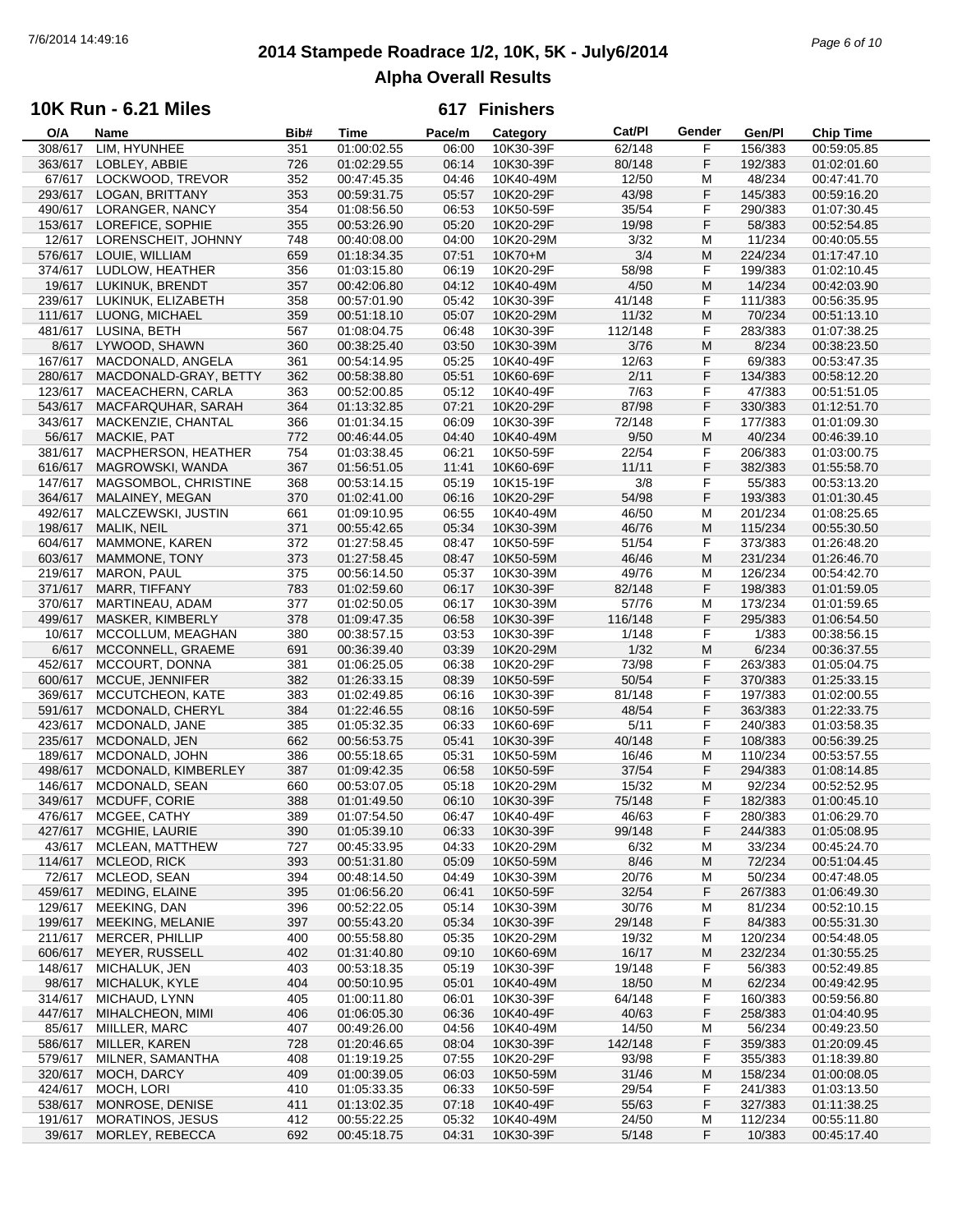## **2014 Stampede Roadrace 1/2, 10K, 5K - July6/2014** 7/6/2014 14:49:17 *Page 7 of 10* **Alpha Overall Results**

#### **10K Run - 6.21 Miles**

| O/A     | Name                        | Bib# | Time        | Pace/m | Category  | Cat/PI  | Gender | Gen/Pl  | <b>Chip Time</b> |
|---------|-----------------------------|------|-------------|--------|-----------|---------|--------|---------|------------------|
| 396/617 | MORNINGSTAR, LANA           | 414  | 01:04:16.90 | 06:25  | 10K50-59F | 25/54   | F      | 218/383 | 01:02:43.45      |
| 462/617 | <b>MORRIS, CARLA</b>        | 415  | 01:07:13.45 | 06:43  | 10K30-39F | 106/148 | F      | 269/383 | 01:05:25.20      |
| 107/617 | <b>MORRIS, CHUCK</b>        | 416  | 00:50:43.30 | 05:04  | 10K50-59M | 7/46    | M      | 68/234  | 00:50:35.10      |
| 24/617  | <b>MORRIS, KRISTA</b>       | 417  | 00:43:48.55 | 04:22  | 10K15-19F | 2/8     | F      | 6/383   | 00:43:40.15      |
| 474/617 | <b>MOUNTFORD, NIKKI</b>     | 420  | 01:07:50.50 | 06:47  | 10K40-49F | 44/63   | F      | 278/383 | 01:06:35.65      |
|         |                             |      |             |        |           |         |        |         |                  |
| 613/617 | MULINGTAPANG, EMILY         | 421  | 01:41:31.05 | 10:09  | 10K40-49F | 63/63   | F      | 379/383 | 01:40:30.10      |
| 65/617  | <b>MUTIKANI, TONGO</b>      | 693  | 00:47:28.50 | 04:44  | 10K30-39M | 18/76   | M      | 47/234  | 00:46:54.85      |
| 194/617 | NELSON, DOUG                | 425  | 00:55:28.85 | 05:32  | 10K30-39M | 45/76   | M      | 114/234 | 00:55:05.50      |
| 83/617  | NELSON, KAYLA               | 730  | 00:49:12.30 | 04:55  | 10K20-29F | 11/98   | F      | 28/383  | 00:48:54.30      |
| 261/617 | NIELSEN, TESS               | 427  | 00:58:06.85 | 05:48  | 10K30-39F | 49/148  | F      | 126/383 | 00:57:14.55      |
| 102/617 | NITSCHE, DAVID              | 429  | 00:50:23.45 | 05:02  | 10K40-49M | 19/50   | M      | 66/234  | 00:50:13.85      |
| 118/617 | NITSCHE, SARAH              | 430  | 00:51:39.65 | 05:09  | 10K50-59F | 6/54    | F      | 44/383  | 00:51:30.15      |
| 532/617 | NOLKE, CHERYL               | 431  | 01:12:39.50 | 07:15  | 10K50-59F | 40/54   | F      | 321/383 | 01:11:55.15      |
|         |                             |      |             |        |           |         |        |         |                  |
| 91/617  | NORTON, NICHOLAS            | 432  | 00:49:43.55 | 04:58  | 10K40-49M | 16/50   | M      | 59/234  | 00:49:32.90      |
| 502/617 | O'BRIEN, JEANNINE           | 433  | 01:10:05.75 | 07:00  | 10K30-39F | 117/148 | F      | 297/383 | 01:08:15.90      |
| 273/617 | O'SULLIVAN, PETER           | 434  | 00:58:29.85 | 05:50  | 10K20-29M | 21/32   | M      | 144/234 | 00:57:10.05      |
| 82/617  | ORR, CHANTAL                | 435  | 00:49:11.50 | 04:55  | 10K20-29F | 10/98   | F      | 27/383  | 00:48:57.35      |
| 486/617 | OSHCHEPKOV, ROMAN           | 437  | 01:08:47.95 | 06:52  | 10K20-29M | 27/32   | M      | 199/234 | 01:04:55.30      |
| 569/617 | OYSTRECK, TERESA            | 663  | 01:17:07.85 | 07:42  | 10K40-49F | 60/63   | F      | 347/383 | 01:16:07.50      |
| 549/617 | PACKHAM, JOANNE             | 439  | 01:14:25.65 | 07:26  | 10K50-59F | 43/54   | F      | 336/383 | 01:13:59.15      |
| 574/617 | PADALLA, BELEN              | 440  | 01:18:03.80 | 07:48  | 10K20-29F | 91/98   | F      | 352/383 | 01:17:43.65      |
|         |                             |      |             |        |           |         |        |         |                  |
| 284/617 | PALMER, BRENDA              | 442  | 00:58:54.65 | 05:53  | 10K30-39F | 54/148  | F      | 138/383 | 00:57:54.40      |
| 368/617 | PAPKE, ANNA                 | 443  | 01:02:46.95 | 06:16  | 10K20-29F | 57/98   | F      | 196/383 | 01:01:49.50      |
| 33/617  | PARKER, GILES               | 445  | 00:44:36.25 | 04:27  | 10K60-69M | 1/17    | M      | 25/234  | 00:44:31.30      |
| 115/617 | PARKER, JIM                 | 446  | 00:51:36.50 | 05:09  | 10K50-59M | 9/46    | M      | 73/234  | 00:51:15.25      |
| 287/617 | PASIEKA, JANICE             | 447  | 00:59:03.40 | 05:54  | 10K50-59F | 13/54   | F      | 140/383 | 00:58:19.60      |
| 53/617  | PATEMAN, STEPHANIE          | 448  | 00:46:05.65 | 04:36  | 10K20-29F | 8/98    | F      | 16/383  | 00:44:57.20      |
| 63/617  | PEARSON, MATTHEW            | 452  | 00:47:16.50 | 04:43  | 10K30-39M | 17/76   | M      | 45/234  | 00:47:08.75      |
| 202/617 | PECK, DONNA                 | 694  | 00:55:45.25 | 05:34  | 10K40-49F | 14/63   | F      | 86/383  | 00:55:36.60      |
|         |                             |      |             |        |           |         |        |         |                  |
| 335/617 | PEDERSEN, RYAN              | 453  | 01:01:07.05 | 06:06  | 10K40-49M | 37/50   | M      | 163/234 | 01:00:53.15      |
| 539/617 | PENNER, STU                 | 454  | 01:13:03.75 | 07:18  | 10K30-39M | 70/76   | M      | 212/234 | 01:12:13.60      |
| 514/617 | PERPETE, ALICIA             | 695  | 01:11:08.10 | 07:06  | 10K20-29F | 82/98   | F      | 305/383 | 01:10:57.05      |
| 607/617 | PETERS, RON                 | 455  | 01:31:41.95 | 09:10  | 10K70+M   | 4/4     | M      | 233/234 | 01:31:18.60      |
| 304/617 | PFEIFFER, SHANNON           | 456  | 00:59:58.40 | 05:59  | 10K30-39F | 60/148  | F      | 154/383 | 00:59:18.10      |
| 86/617  | PITTMAN, DAVID              | 457  | 00:49:26.40 | 04:56  | 10K50-59M | 4/46    | M      | 57/234  | 00:49:08.15      |
| 34/617  | PITTMAN, STEPHEN            | 458  | 00:44:52.00 | 04:29  | 10K15-19M | 2/7     | M      | 26/234  | 00:44:36.40      |
| 414/617 | POLLEN, SHEILA              | 460  | 01:05:02.85 | 06:30  | 10K30-39F | 94/148  | F      | 231/383 | 01:04:40.05      |
|         |                             |      |             |        |           |         | F      |         |                  |
| 528/617 | POLLOCK, COURTNEY           | 461  | 01:12:09.40 | 07:12  | 10K20-29F | 85/98   |        | 317/383 | 01:11:26.65      |
| 305/617 | POLSON, ALEXANDER           | 462  | 00:59:59.20 | 05:59  | 10K20-29M | 22/32   | M      | 151/234 | 00:58:38.45      |
| 307/617 | POLSON, RORY                | 463  | 01:00:01.15 | 06:00  | 10K50-59M | 28/46   | M      | 152/234 | 00:58:40.00      |
| 485/617 | PORTER, ANDREA              | 464  | 01:08:47.50 | 06:52  | 10K20-29F | 78/98   | F      | 287/383 | 01:04:54.35      |
| 388/617 | POULOS, TARA                | 749  | 01:03:55.10 | 06:23  | 10K40-49F | 32/63   | F      | 211/383 | 01:03:15.05      |
| 547/617 | POWER, FRANCES              | 465  | 01:13:53.20 | 07:23  | 10K40-49F | 56/63   | F      | 334/383 | 01:13:10.95      |
| 231/617 | POZZO, RENEE                | 466  | 00:56:49.15 | 05:40  | 10K30-39F | 36/148  | F      | 104/383 | 00:56:06.10      |
|         | 387/617 PURVES-SMITH, ADELE | 468  | 01:03:54.75 | 06:23  | 10K30-39F | 86/148  | F      | 210/383 | 01:03:00.20      |
|         | 418/617 RADKE, NICOLE       | 470  | 01:05:25.25 | 06:32  | 10K30-39F | 95/148  | F      | 235/383 | 01:04:19.70      |
|         |                             |      |             |        |           |         |        |         |                  |
| 61/617  | RAMSEY, JASON               | 471  | 00:47:14.00 | 04:43  | 10K40-49M | 10/50   | M      | 43/234  | 00:47:05.05      |
| 378/617 | RANCIER, LAUREEN            | 472  | 01:03:30.00 | 06:21  | 10K40-49F | 31/63   | F      | 203/383 | 01:02:32.35      |
| 201/617 | RANTA, DUANE                | 473  | 00:55:44.00 | 05:34  | 10K40-49M | 25/50   | M      | 116/234 | 00:55:21.50      |
| 300/617 | REID, ASHLEY                | 477  | 00:59:48.40 | 05:58  | 10K20-29F | 46/98   | F      | 150/383 | 00:59:36.85      |
| 270/617 | REID, DAVE                  | 731  | 00:58:22.75 | 05:50  | 10K40-49M | 31/50   | M      | 142/234 | 00:57:19.65      |
| 321/617 | REID, LORI                  | 478  | 01:00:40.65 | 06:04  | 10K50-59F | 16/54   | F      | 163/383 | 01:00:28.15      |
| 302/617 | RENNEBERG, LAURAN           | 696  | 00:59:52.90 | 05:59  | 10K30-39F | 59/148  | F      | 152/383 | 00:59:23.35      |
| 422/617 | RICE, CAROL                 | 664  | 01:05:31.65 | 06:33  | 10K50-59F | 28/54   | F      | 239/383 | 01:03:15.20      |
| 128/617 | RIEMANN, CAROLYNN           | 480  | 00:52:20.40 | 05:14  | 10K40-49F | 8/63    | F      | 48/383  | 00:52:14.60      |
| 31/617  | ROBB, JAIME                 | 757  | 00:44:26.55 | 04:26  | 10K20-29M | 5/32    | M      | 24/234  | 00:43:14.30      |
|         |                             |      |             |        |           |         |        |         |                  |
| 100/617 | ROBB, MICHAEL               | 787  | 00:50:18.05 | 05:01  | 10K50-59M | 6/46    | M      | 64/234  | 00:49:58.65      |
| 348/617 | <b>ROBERTS, CATHY</b>       | 481  | 01:01:48.75 | 06:10  | 10K50-59F | 19/54   | F      | 181/383 | 01:01:25.70      |
| 174/617 | ROBINSON, MEGAN             | 482  | 00:54:42.95 | 05:28  | 10K20-29F | 25/98   | F      | 74/383  | 00:54:28.20      |
| 177/617 | ROBSON, GABRIELLE           | 483  | 00:54:58.05 | 05:29  | 10K20-29F | 27/98   | F      | 76/383  | 00:54:36.30      |
| 256/617 | RODGER, ANNE                | 484  | 00:57:58.25 | 05:47  | 10K50-59F | 11/54   | F      | 122/383 | 00:57:45.50      |
| 95/617  | ROONEY, JEAN-ANN            | 780  | 00:49:53.50 | 04:59  | 10K50-59F | 5/54    | F      | 34/383  | 00:49:51.55      |
| 434/617 | ROSKEY, BEN                 | 697  | 01:05:49.95 | 06:35  | 10K15-19M | 6/7     | м      | 185/234 | 01:04:01.45      |
| 437/617 | ROSKEY, SUSAN               | 698  | 01:05:53.00 | 06:35  | 10K50-59F | 31/54   | F      | 251/383 | 01:04:04.55      |
|         |                             |      |             |        |           |         |        |         |                  |
| 262/617 | ROSS, BRADY                 | 485  | 00:58:08.55 | 05:48  | 10K50-59M | 23/46   | M      | 136/234 | 00:57:51.80      |
|         | 228/617 ROSS, EMILY         | 699  | 00:56:45.55 | 05:40  | 10K30-39F | 33/148  | F      | 101/383 | 00:55:57.30      |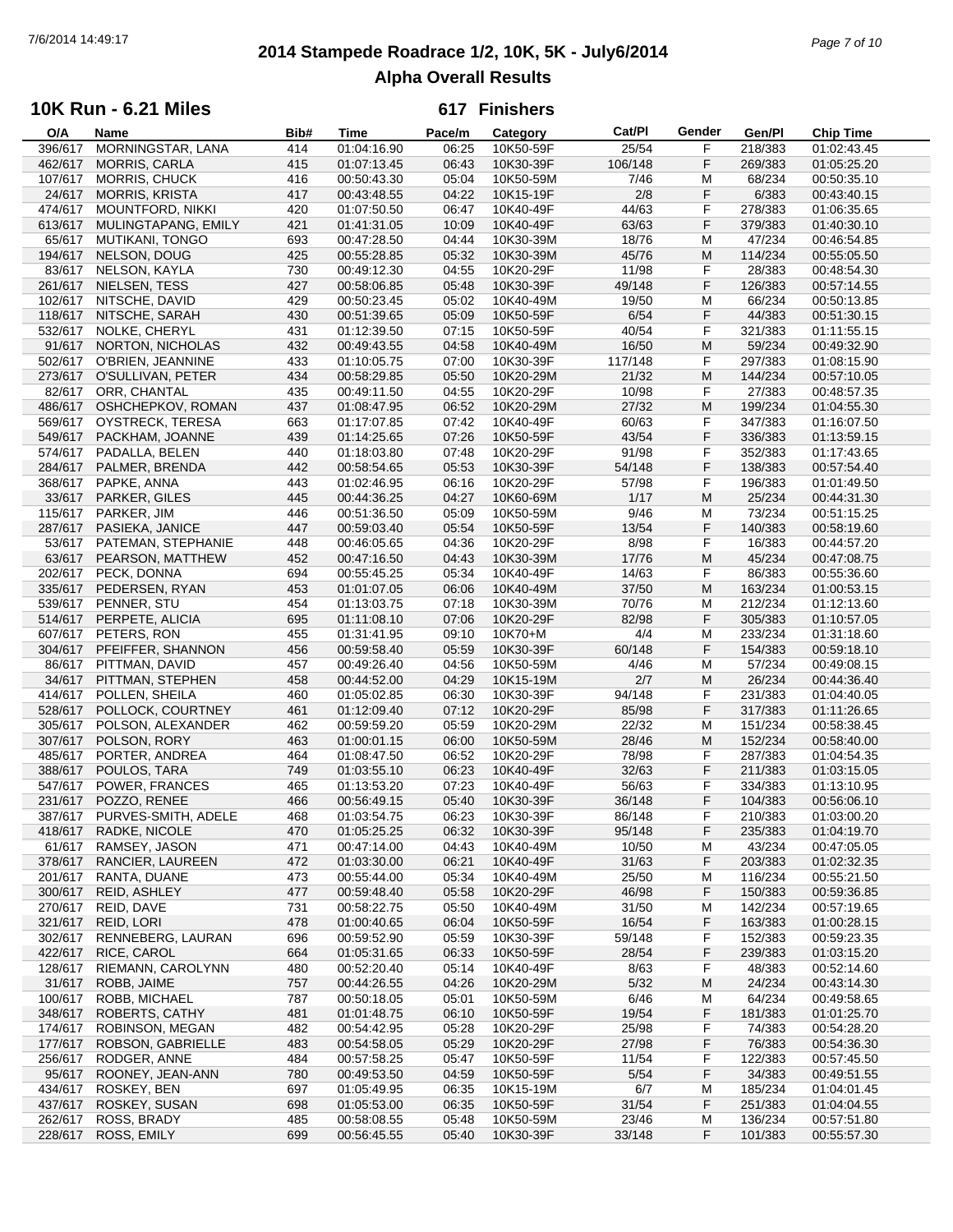## **2014 Stampede Roadrace 1/2, 10K, 5K - July6/2014** 7/6/2014 14:49:17 *Page 8 of 10* **Alpha Overall Results**

### **10K Run - 6.21 Miles**

| O/A     | Name                   | Bib# | Time        | Pace/m | Category  | Cat/PI  | Gender | Gen/Pl  | Chip Time   |
|---------|------------------------|------|-------------|--------|-----------|---------|--------|---------|-------------|
| 318/617 | ROSS, MAPLE            | 665  | 01:00:31.05 | 06:03  | 10K30-39F | 65/148  | F      | 161/383 | 00:59:08.40 |
| 127/617 | ROSS, MICHAEL          | 486  | 00:52:16.00 | 05:13  | 10K30-39M | 29/76   | M      | 80/234  | 00:51:56.35 |
| 124/617 | ROSS, STEVE            | 487  | 00:52:05.85 | 05:12  | 10K30-39M | 26/76   | M      | 77/234  | 00:51:45.30 |
| 567/617 | ROTHWELL, JIM          | 488  | 01:16:41.55 | 07:40  | 10K40-49M | 50/50   | M      | 222/234 | 01:16:37.30 |
|         |                        |      |             |        |           |         |        |         |             |
| 475/617 | ROTTLER, NICOLE        | 489  | 01:07:54.35 | 06:47  | 10K40-49F | 45/63   | F      | 279/383 | 01:06:55.80 |
| 13/617  | ROY, ZOE               | 490  | 00:40:15.80 | 04:01  | 10K20-29F | 1/98    | F      | 2/383   | 00:40:14.75 |
| 577/617 | RUARK, KATELYN         | 491  | 01:18:44.80 | 07:52  | 10K20-29F | 92/98   | F      | 353/383 | 01:18:21.15 |
| 497/617 | RUBEL, LOUISE          | 492  | 01:09:38.95 | 06:57  | 10K40-49F | 49/63   | F      | 293/383 | 01:09:10.10 |
| 317/617 | RULLER, KEN            | 493  | 01:00:27.65 | 06:02  | 10K50-59M | 30/46   | M      | 157/234 | 01:00:12.00 |
| 76/617  | RUSSELL, DOUGLAS       | 779  | 00:48:33.90 | 04:51  | 10K30-39M | 22/76   | M      | 53/234  | 00:48:00.10 |
|         | RYAN, LES              | 494  | 00:57:17.70 | 05:43  |           | 21/46   | M      |         |             |
| 244/617 |                        |      |             |        | 10K50-59M |         |        | 131/234 | 00:57:01.60 |
| 353/617 | RYLANCE, KRISTEN       | 666  | 01:01:58.05 | 06:11  | 10K20-29F | 52/98   | F      | 186/383 | 01:00:34.75 |
| 306/617 | SABATINI, ANDREA       | 495  | 00:59:59.70 | 05:59  | 10K30-39F | 61/148  | F      | 155/383 | 00:59:30.25 |
| 413/617 | SAMBORSKI, BRENDA      | 667  | 01:04:58.25 | 06:29  | 10K40-49F | 36/63   | F      | 230/383 | 01:04:48.60 |
| 608/617 | SAMUELSON, MARLENE     | 497  | 01:33:50.75 | 09:23  | 10K70+F   | 1/1     | F      | 375/383 | 01:33:47.70 |
| 564/617 | SANDERS, JOSEPH        | 498  | 01:16:29.90 | 07:38  | 10K30-39M | 73/76   | M      | 221/234 | 01:15:53.35 |
| 362/617 | SANDERS, KERRI         | 499  | 01:02:24.20 | 06:14  | 10K30-39F | 79/148  | F      | 191/383 | 01:01:48.35 |
|         |                        |      | 01:13:33.05 | 07:21  |           | 88/98   | F      |         |             |
| 544/617 | SANTOS, SONIA          | 500  |             |        | 10K20-29F |         |        | 331/383 | 01:12:51.90 |
| 450/617 | SASHUK, AIMEY          | 502  | 01:06:17.15 | 06:37  | 10K30-39F | 105/148 | F      | 261/383 | 01:05:20.85 |
| 421/617 | SAURO, KHARA           | 503  | 01:05:31.05 | 06:33  | 10K30-39F | 96/148  | F      | 238/383 | 01:04:12.80 |
| 144/617 | SAWYER, BARRY          | 504  | 00:53:04.80 | 05:18  | 10K50-59M | 11/46   | M      | 90/234  | 00:53:00.65 |
| 303/617 | SAWYER, PHYLLIS        | 505  | 00:59:53.90 | 05:59  | 10K50-59F | 15/54   | F      | 153/383 | 00:59:48.85 |
| 527/617 | <b>SCHIMPF, KARLIE</b> | 509  | 01:12:09.10 | 07:12  | 10K20-29F | 84/98   | F      | 316/383 | 01:11:26.45 |
|         |                        |      |             |        |           |         |        |         |             |
| 234/617 | SCHLAUCH, JENNY        | 510  | 00:56:53.55 | 05:41  | 10K30-39F | 39/148  | F      | 107/383 | 00:56:25.30 |
| 585/617 | <b>SCHMIDT, JARED</b>  | 511  | 01:19:38.60 | 07:57  | 10K20-29M | 32/32   | М      | 227/234 | 01:18:56.10 |
| 488/617 | SCHOFIELD, JO-ANNE     | 512  | 01:08:51.45 | 06:53  | 10K40-49F | 48/63   | F      | 289/383 | 01:07:22.65 |
| 365/617 | <b>SCOTT, MARK</b>     | 515  | 01:02:41.00 | 06:16  | 10K30-39M | 56/76   | M      | 172/234 | 01:01:50.25 |
| 505/617 | SCOTT, STACEY          | 516  | 01:10:22.05 | 07:02  | 10K40-49F | 51/63   | F      | 300/383 | 01:09:30.50 |
| 522/617 | <b>SCOTT, TAMMI</b>    | 517  | 01:11:31.55 | 07:09  | 10K30-39F | 125/148 | F      | 311/383 | 01:10:40.05 |
| 572/617 | SEGUIN, DOMINIQUE      | 701  | 01:17:29.10 | 07:44  | 10K20-29F | 90/98   | F      | 350/383 | 01:16:45.05 |
|         |                        |      |             |        |           |         |        |         |             |
| 196/617 | SEITZ, DESIRAE         | 519  | 00:55:40.65 | 05:34  | 10K30-39F | 27/148  | F      | 82/383  | 00:54:28.90 |
| 276/617 | SERIESKA, CHERIE       | 520  | 00:58:34.45 | 05:51  | 10K40-49F | 22/63   | F      | 132/383 | 00:58:21.25 |
| 251/617 | SETCH, ELIZABETH       | 521  | 00:57:37.35 | 05:45  | 10K30-39F | 45/148  | F      | 118/383 | 00:57:13.70 |
| 178/617 | SETCH, JAMES           | 522  | 00:55:00.55 | 05:30  | 10K30-39M | 40/76   | M      | 102/234 | 00:54:37.30 |
| 110/617 | SHAW, CANDACE          | 523  | 00:51:17.35 | 05:07  | 10K20-29F | 16/98   | F      | 41/383  | 00:50:22.70 |
| 617/617 | SHAW, SAMARA           | 524  | 01:56:51.65 | 11:41  | 10K20-29F | 98/98   | F      | 383/383 | 01:55:59.00 |
|         |                        |      |             |        |           |         |        |         |             |
| 578/617 | SHLAH, DENA            | 525  | 01:18:49.85 | 07:52  | 10K40-49F | 61/63   | F      | 354/383 | 01:17:39.15 |
| 592/617 | SHLAH, NATHALIE        | 526  | 01:23:04.30 | 08:18  | 10K40-49F | 62/63   | F      | 364/383 | 01:21:53.35 |
| 246/617 | SHREENAN, JAYDA        | 527  | 00:57:20.50 | 05:44  | 10K20-29F | 37/98   | F      | 114/383 | 00:56:25.45 |
| 593/617 | SILVERMAN, TERRI       | 528  | 01:24:01.85 | 08:24  | 10K50-59F | 49/54   | F      | 365/383 | 01:23:42.95 |
| 185/617 | SINCLAIR, BARRY        | 529  | 00:55:10.25 | 05:31  | 10K30-39M | 41/76   | М      | 107/234 | 00:55:04.35 |
| 354/617 | SINGLETON, JUNE        | 530  | 01:02:02.75 | 06:12  | 10K40-49F | 30/63   | F      | 187/383 | 01:01:45.80 |
| 266/617 | SINGLETON, REILLY      | 531  | 00:58:14.00 | 05:49  | 10K14&UM  | 2/2     | М      | 138/234 | 00:57:56.65 |
|         |                        |      |             |        |           |         |        |         |             |
| 134/617 | SKOV, BONNIE           | 564  | 00:52:34.95 | 05:15  | 10K60-69F | 1/11    | F      | 52/383  | 00:52:27.00 |
|         | 150/617 SLATER, ANDREW | 739  | 00:53:19.15 | 05:19  | 10K30-39M | 36/76   | M      | 94/234  | 00:53:03.85 |
|         | 232/617 SLUNT, TINA    | 532  | 00:56:51.10 | 05:41  | 10K30-39F | 37/148  | F      | 105/383 | 00:56:10.05 |
| 132/617 | SMITH, ANTHONY         | 533  | 00:52:30.10 | 05:15  | 10K40-49M | 22/50   | M      | 82/234  | 00:52:16.10 |
| 611/617 | SMITH, CARLEY          | 534  | 01:36:23.60 | 09:38  | 10K20-29F | 97/98   | F      | 377/383 | 01:35:14.05 |
| 236/617 | SMITH, JULIA           | 535  | 00:56:55.60 | 05:41  | 10K15-19F | 5/8     | F      | 109/383 | 00:56:24.15 |
| 247/617 | SMITH, JUSTINE         | 740  | 00:57:31.75 | 05:45  | 10K30-39F | 43/148  | F      | 115/383 | 00:57:08.65 |
|         |                        |      |             |        |           |         |        |         |             |
| 170/617 | SMITH, KEVIN           | 536  | 00:54:36.40 | 05:27  | 10K50-59M | 13/46   | M      | 100/234 | 00:54:21.60 |
| 511/617 | SMITH, LINDA           | 702  | 01:10:55.65 | 07:05  | 10K50-59F | 38/54   | F      | 303/383 | 01:09:32.90 |
| 436/617 | SMITH, REGINALD        | 703  | 01:05:50.80 | 06:35  | 10K20-29M | 25/32   | M      | 186/234 | 01:04:27.95 |
| 237/617 | SMITH, RICHARD         | 537  | 00:56:55.90 | 05:41  | 10K40-49M | 28/50   | M      | 128/234 | 00:56:24.35 |
| 22/617  | SMITH, RYAN            | 538  | 00:43:11.10 | 04:19  | 10K30-39M | 7/76    | M      | 17/234  | 00:42:47.55 |
| 612/617 | SMITH, WENDY           | 539  | 01:36:23.65 | 09:38  | 10K50-59F | 54/54   | F      | 378/383 | 01:35:14.05 |
|         |                        |      |             |        |           |         |        |         |             |
| 482/617 | SNELL, DIANA           | 541  | 01:08:19.20 | 06:49  | 10K30-39F | 113/148 | F      | 284/383 | 01:07:56.95 |
| 384/617 | SNELL, FRED            | 542  | 01:03:46.80 | 06:22  | 10K60-69M | 11/17   | M      | 177/234 | 01:03:25.85 |
| 298/617 | SNOW, ALISON           | 704  | 00:59:44.05 | 05:58  | 10K30-39F | 57/148  | F      | 149/383 | 00:59:25.80 |
| 105/617 | SNOW, AMANDA           | 705  | 00:50:38.50 | 05:03  | 10K30-39F | 14/148  | F      | 38/383  | 00:50:20.90 |
| 609/617 | SO, PETER              | 543  | 01:34:14.70 | 09:25  | 10K60-69M | 17/17   | M      | 234/234 | 01:33:51.95 |
| 443/617 | SORENSEN, CARLENE      | 668  | 01:06:01.10 | 06:36  | 10K20-29F | 71/98   | F      | 256/383 | 01:05:22.45 |
| 116/617 | SOSICK, SUSAN          | 544  | 00:51:36.65 | 05:09  | 10K40-49F | 5/63    | F      | 43/383  | 00:51:25.70 |
|         |                        |      |             |        |           |         |        |         |             |
| 448/617 | SPROULE, JEN           | 741  | 01:06:05.95 | 06:36  | 10K30-39F | 103/148 | F      | 259/383 | 01:05:02.65 |
| 51/617  | SQUIRES, NICOLE        | 547  | 00:46:05.55 | 04:36  | 10K20-29F | 6/98    | F      | 14/383  | 00:44:57.60 |
|         | 26/617 ST.CROIX, CORY  | 548  | 00:43:52.80 | 04:23  | 10K30-39M | 9/76    | M      | 20/234  | 00:43:47.40 |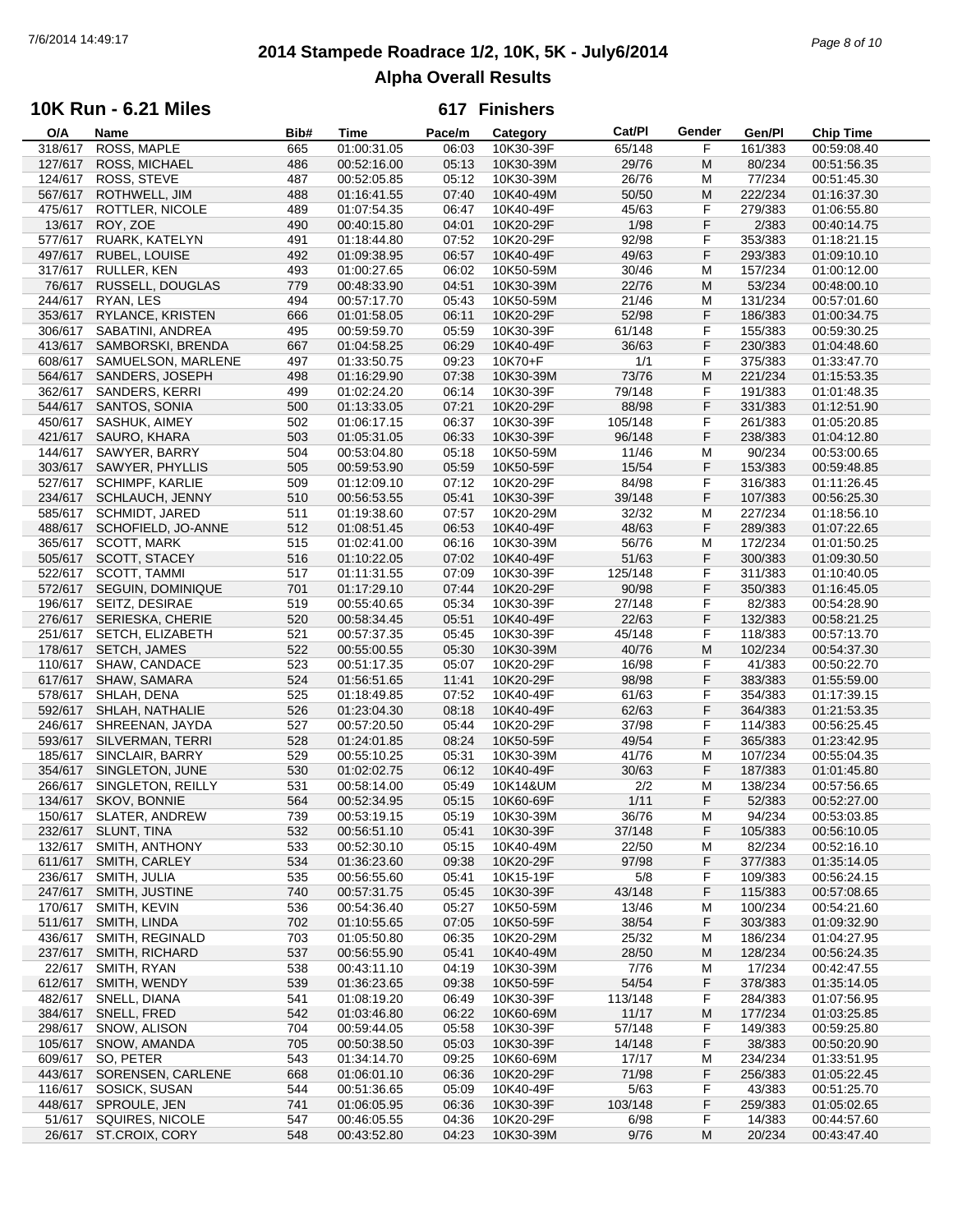## **2014 Stampede Roadrace 1/2, 10K, 5K - July6/2014** 7/6/2014 14:49:18 *Page 9 of 10* **Alpha Overall Results**

## **10K Run - 6.21 Miles**

| O/A     | Name                          | Bib# | Time        | Pace/m | Category  | Cat/PI  | Gender | Gen/Pl  | Chip Time   |
|---------|-------------------------------|------|-------------|--------|-----------|---------|--------|---------|-------------|
| 410/617 | STACEY, AMANDA                | 669  | 01:04:44.30 | 06:28  | 10K40-49F | 35/63   | F      | 229/383 | 01:03:56.05 |
| 57/617  | STACK, LUKE                   | 549  | 00:46:46.65 | 04:40  | 10K20-29M | 8/32    | M      | 41/234  | 00:46:32.80 |
| 164/617 | STAPLES, EVAN                 | 551  | 00:54:10.50 | 05:25  | 10K20-29M | 16/32   | M      | 98/234  | 00:52:27.60 |
| 62/617  | STEIDL, DARREN                | 706  | 00:47:15.05 | 04:43  | 10K40-49M | 11/50   | M      | 44/234  | 00:47:11.55 |
| 108/617 | <b>STERLING, ANNE</b>         | 552  | 00:50:44.25 | 05:04  | 10K20-29F | 15/98   | F      | 40/383  | 00:50:29.70 |
|         |                               |      |             |        |           |         |        |         |             |
| 99/617  | STEVENS, SCOTT                | 554  | 00:50:16.85 | 05:01  | 10K30-39M | 23/76   | M      | 63/234  | 00:49:11.45 |
| 429/617 | STEWART, LOGAN                | 555  | 01:05:40.70 | 06:34  | 10K30-39M | 60/76   | M      | 184/234 | 01:05:18.35 |
| 20/617  | STRANSKY, JEFF                | 556  | 00:42:13.95 | 04:13  | 10K40-49M | $5/50$  | M      | 15/234  | 00:42:07.80 |
| 420/617 | STRANSKY, LISE                | 557  | 01:05:29.05 | 06:32  | 10K40-49F | 38/63   | F      | 237/383 | 01:04:42.25 |
| 500/617 | STRATTON, JUDY                | 558  | 01:10:01.15 | 07:00  | 10K40-49F | 50/63   | F      | 296/383 | 01:07:25.75 |
| 545/617 | STRETCH, BETTI                | 559  | 01:13:49.85 | 07:22  | 10K50-59F | 42/54   | F      | 332/383 | 01:12:42.40 |
| 182/617 | SUDAR, ISAAC                  | 560  | 00:55:05.70 | 05:30  | 10K20-29M | 17/32   | M      | 106/234 | 00:54:25.05 |
| 84/617  | SUDEYKO, ROBYN                | 561  | 00:49:18.80 | 04:55  | 10K20-29F | 12/98   | F      | 29/383  | 00:48:58.30 |
| 322/617 | SWEEZEY, JANA                 | 565  | 01:00:41.10 | 06:04  | 10K30-39F | 66/148  | F      | 164/383 | 00:59:25.45 |
|         |                               |      |             |        |           |         |        |         |             |
| 325/617 | SZWARC, ANNE                  | 566  | 01:00:45.45 | 06:04  | 10K50-59F | 17/54   | F      | 166/383 | 01:00:00.15 |
| 87/617  | TAGGART, ROBYN                | 568  | 00:49:32.05 | 04:57  | 10K30-39F | 13/148  | F      | 30/383  | 00:49:24.20 |
| 181/617 | <b>TAMAKI, BRANDON</b>        | 569  | 00:55:04.80 | 05:30  | 10K15-19M | 5/7     | M      | 105/234 | 00:54:22.90 |
| 580/617 | TARASCO, SARAH                | 570  | 01:19:19.55 | 07:55  | 10K20-29F | 94/98   | F      | 356/383 | 01:18:39.90 |
| 186/617 | THIESSEN, DAVID               | 750  | 00:55:12.20 | 05:31  | 10K30-39M | 42/76   | M      | 108/234 | 00:54:03.30 |
| 449/617 | <b>THOMSON, ERIN</b>          | 742  | 01:06:06.00 | 06:36  | 10K30-39F | 104/148 | F      | 260/383 | 01:05:01.90 |
| 526/617 | THOMSON, ROBELLA              | 574  | 01:12:08.95 | 07:12  | 10K30-39F | 127/148 | F      | 315/383 | 01:11:38.90 |
| 119/617 | TING, PATRICIA                | 781  | 00:51:47.85 | 05:10  | 10K30-39F | 16/148  | F      | 45/383  | 00:51:33.55 |
| 143/617 | <b>TUCKER, PAUL</b>           | 782  | 00:53:02.45 | 05:18  | 10K30-39M | 34/76   | M      | 89/234  | 00:52:59.55 |
|         |                               |      |             |        |           |         |        |         |             |
| 17/617  | TURGEON, ASHLEY               | 709  | 00:41:58.85 | 04:11  | 10K20-29F | 3/98    | F      | 5/383   | 00:41:57.85 |
| 553/617 | <b>TURNQUIST, PATTI</b>       | 578  | 01:15:08.80 | 07:30  | 10K50-59F | 44/54   | F      | 339/383 | 01:14:09.85 |
| 461/617 | ULLYOTT, BRETT                | 775  | 01:07:06.50 | 06:42  | 10K20-29M | 26/32   | M      | 193/234 | 00:44:20.85 |
| 224/617 | UYS, CLOETE                   | 579  | 00:56:30.60 | 05:39  | 10K50-59M | 20/46   | M      | 127/234 | 00:56:11.45 |
|         | 357/617 VALENTINE, BRONWYN    | 580  | 01:02:08.85 | 06:12  | 10K20-29F | 53/98   | F      | 188/383 | 01:01:42.20 |
| 200/617 | VAN DEN BRINK, TARA           | 581  | 00:55:43.75 | 05:34  | 10K30-39F | 30/148  | F      | 85/383  | 00:55:23.40 |
|         | 402/617 VAN DER MERWE, CARLO  | 582  | 01:04:29.45 | 06:26  | 10K40-49M | 42/50   | M      | 180/234 | 01:04:21.20 |
| 401/617 | VAN DER MERWE, CHARNE         | 583  | 01:04:28.95 | 06:26  | 10K15-19F | 7/8     | F      | 222/383 | 01:04:20.25 |
| 243/617 | VAN NIKKELEN-KUYPER, MARIKE84 |      | 00:57:15.70 | 05:43  | 10K30-39F | 42/148  | F      | 113/383 | 00:56:54.00 |
| 435/617 | VAN SANT, JANE                |      | 01:05:49.95 | 06:35  | 10K50-59F | 30/54   | F      | 250/383 | 01:04:01.85 |
|         |                               | 586  |             |        |           |         |        |         |             |
| 316/617 | VAN SANT, MAX                 | 587  | 01:00:12.75 | 06:01  | 10K20-29M | 23/32   | M      | 156/234 | 00:58:29.35 |
| 254/617 | VAREY, JENNIFER               | 588  | 00:57:54.10 | 05:47  | 10K40-49F | 20/63   | F      | 120/383 | 00:57:06.75 |
| 216/617 | <b>VAROVICI, DRAGOS</b>       | 751  | 00:56:09.75 | 05:36  | 10K30-39M | 48/76   | M      | 125/234 | 00:55:54.50 |
| 466/617 | VELUSAMY, SUBHA               | 589  | 01:07:24.95 | 06:44  | 10K30-39F | 108/148 | F      | 271/383 | 01:06:31.70 |
|         | 47/617 VICKERMAN, LORI        | 591  | 00:45:51.15 | 04:35  | 10K30-39F | 6/148   | F      | 11/383  | 00:45:46.45 |
| 523/617 | <b>VOREL, NICHOLE</b>         | 592  | 01:11:31.85 | 07:09  | 10K30-39F | 126/148 | F      | 312/383 | 01:10:14.60 |
| 495/617 | VOS, JOEY                     | 774  | 01:09:35.35 | 06:57  | 10K20-29M | 28/32   | M      | 204/234 | 00:46:49.70 |
| 338/617 | VUJINOVIC, VERLENA            | 768  | 01:01:16.55 | 06:07  | 10K30-39F | 70/148  | F      | 173/383 | 01:00:23.20 |
| 346/617 | WALDEN, ASHLYN                | 594  | 01:01:42.80 | 06:10  | 10K30-39F | 73/148  | F      | 179/383 | 01:01:25.45 |
| 101/617 | WALKER, MATHEW                | 595  | 00:50:19.70 | 05:01  | 10K20-29M | 10/32   | M      | 65/234  | 00:50:05.35 |
| 397/617 | <b>WALLIN, CARMEN</b>         | 596  | 01:04:17.85 | 06:25  | 10K30-39F | 89/148  | F      | 219/383 | 01:01:44.50 |
|         | 136/617 WANG, DEBBIE          | 650  | 00:52:36.75 | 05:15  | 10K20-29F | 17/98   | F      | 53/383  | 00:52:09.80 |
|         |                               |      |             |        |           |         |        |         |             |
|         | 52/617 WARD, JENNA            | 597  | 00:46:05.60 | 04:36  | 10K20-29F | 7/98    | F      | 15/383  | 00:44:57.85 |
| 489/617 | WARREN, MATT                  | 598  | 01:08:52.20 | 06:53  | 10K30-39M | 68/76   | M      | 200/234 | 01:07:58.70 |
| 496/617 | WARSYLEWICZ, ROBYN            | 599  | 01:09:38.45 | 06:57  | 10K20-29F | 79/98   | F      | 292/383 | 01:09:12.45 |
| 73/617  | <b>WASYLYK, BRETT</b>         | 600  | 00:48:20.20 | 04:50  | 10K20-29M | 9/32    | M      | 51/234  | 00:48:05.45 |
| 446/617 | <b>WATSON, KATRINA</b>        | 602  | 01:06:05.10 | 06:36  | 10K30-39F | 102/148 | F      | 257/383 | 01:04:38.80 |
| 352/617 | WATT, CATHY                   | 670  | 01:01:58.00 | 06:11  | 10K30-39F | 76/148  | F      | 185/383 | 01:00:34.65 |
| 122/617 | <b>WATTERS, ADRIAN</b>        | 603  | 00:51:56.20 | 05:11  | 10K40-49M | 21/50   | M      | 76/234  | 00:51:53.50 |
| 49/617  | <b>WEBERG, HEATHER</b>        | 606  | 00:45:57.15 | 04:35  | 10K20-29F | 4/98    | F      | 12/383  | 00:45:46.25 |
| 340/617 | WEISS, TARA                   | 607  | 01:01:22.45 | 06:08  | 10K40-49F | 29/63   | F      | 175/383 | 01:01:22.45 |
| 483/617 | WHITE, CHRISTA                | 767  | 01:08:26.05 | 06:50  | 10K30-39F | 114/148 | F      | 285/383 | 01:07:27.60 |
| 250/617 | WHITE, DAVID                  | 611  | 00:57:35.75 | 05:45  | 10K30-39M | 51/76   | M      | 133/234 | 00:56:43.15 |
|         |                               |      |             |        |           |         |        |         |             |
| 279/617 | WHITE, MITCHELL               | 613  | 00:58:37.95 | 05:51  | 10K40-49M | 33/50   | M      | 146/234 | 00:58:09.25 |
| 542/617 | WIEBE, KRISTINA               | 614  | 01:13:25.45 | 07:20  | 10K20-29F | 86/98   | F      | 329/383 | 01:10:10.30 |
| 361/617 | WIEBE, WARREN                 | 615  | 01:02:22.60 | 06:14  | 10K50-59M | 36/46   | M      | 171/234 | 00:58:26.55 |
| 32/617  | <b>WIGGINTON, STEPHANIE</b>   | 616  | 00:44:36.00 | 04:27  | 10K30-39F | 3/148   | F      | 8/383   | 00:44:30.45 |
| 192/617 | WILLEMS, SARA                 | 618  | 00:55:22.90 | 05:32  | 10K40-49F | 13/63   | F      | 80/383  | 00:52:53.45 |
| 342/617 | <b>WILLIAMS, KIRK</b>         | 619  | 01:01:25.05 | 06:08  | 10K50-59M | 33/46   | M      | 166/234 | 01:00:50.55 |
| 521/617 | <b>WILLIAMS, TRACY</b>        | 620  | 01:11:22.65 | 07:08  | 10K30-39F | 124/148 | F      | 310/383 | 01:09:56.05 |
| 71/617  | <b>WILSON, ANDR• EE</b>       | 621  | 00:48:11.95 | 04:49  | 10K30-39F | 9/148   | F      | 22/383  | 00:48:09.00 |
| 509/617 | <b>WILSON, ASHLEY</b>         | 622  | 01:10:49.80 | 07:04  | 10K20-29F | 81/98   | F      | 302/383 | 01:09:24.80 |
|         | 281/617 WILTSE, KIM           | 710  | 00:58:38.95 | 05:51  | 10K30-39F | 51/148  | F      | 135/383 | 00:58:20.05 |
|         |                               |      |             |        |           |         |        |         |             |